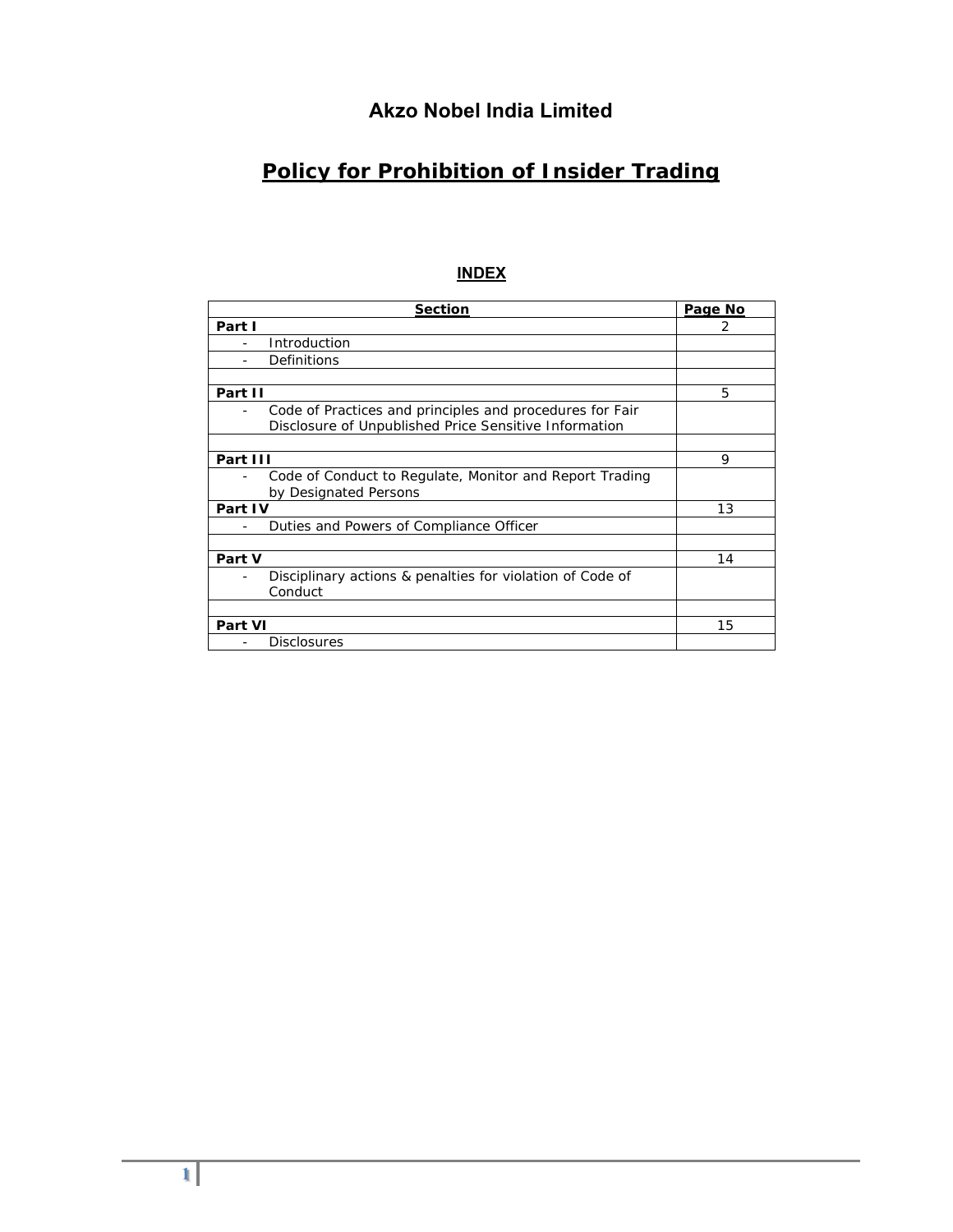# **Part I**

# **Introduction**

The Company has adopted this revised Policy for Prohibition of Insider Trading in compliance with the SEBI (Prohibition of Insider Trading) (Amendment) Regulations, 2018. This Policy replaces the previous one approved by the Board on 28 May 2015.

The Code of Conduct of the Company incorporates inter-alia the guidelines on conduct expected of employees who are in possession of unpublished price-sensitive information about the Company ('Inside Information'). In consonance with the Code of Conduct, employees are also required to comply with the guidelines under SEBI (Prohibition of Insider Trading) Regulations, 2015 and the amendments thereof (hereinafter referred to as "SEBI PIT Regulations" available on SEBI website https://www.sebi.gov.in).

SEBI PIT Regulations prohibit Connected Persons and immediate relatives of Connected Persons from Trading in the Securities of the Company based on any unpublished price sensitive information.

The purpose of this policy is to:

- 1. prohibit the communication of unpublished price sensitive information except for legitim ate purposes, performance of duties or discharge of legal obligations;
- 2. prohibit trading in the securities of the Company on the basis of unpublished price sens itive information;
- 3. enable disclosure of trading by Insiders; and
- 4. ensure appropriate, fair and timely disclosure of price sensitive information.

This policy is applicable to all 'connected persons' and specifically to:

- 1 Designated Persons (defined hereinafter);
- 2 Immediate Relatives of the Designated Persons; and
- 3 Persons with whom Designated Persons have a 'material financial relationship'
- 4 Promoters and promoter group

This Policy document intends to formulate a standard framework for fair disclosure of unpublished price sensitive information (UPSI), preserve the confidentiality of UPSI and to prevent trading based on UPSI.

Though utmost care has been taken in drafting of these guidelines, these are only illustrative and not exhaustive. In case of doubt in the understanding/ interpretation of these guidelines, Designated Persons and immediate relatives of designated persons are encouraged to consult the Chief Investor Relations Officer /Compliance Officer.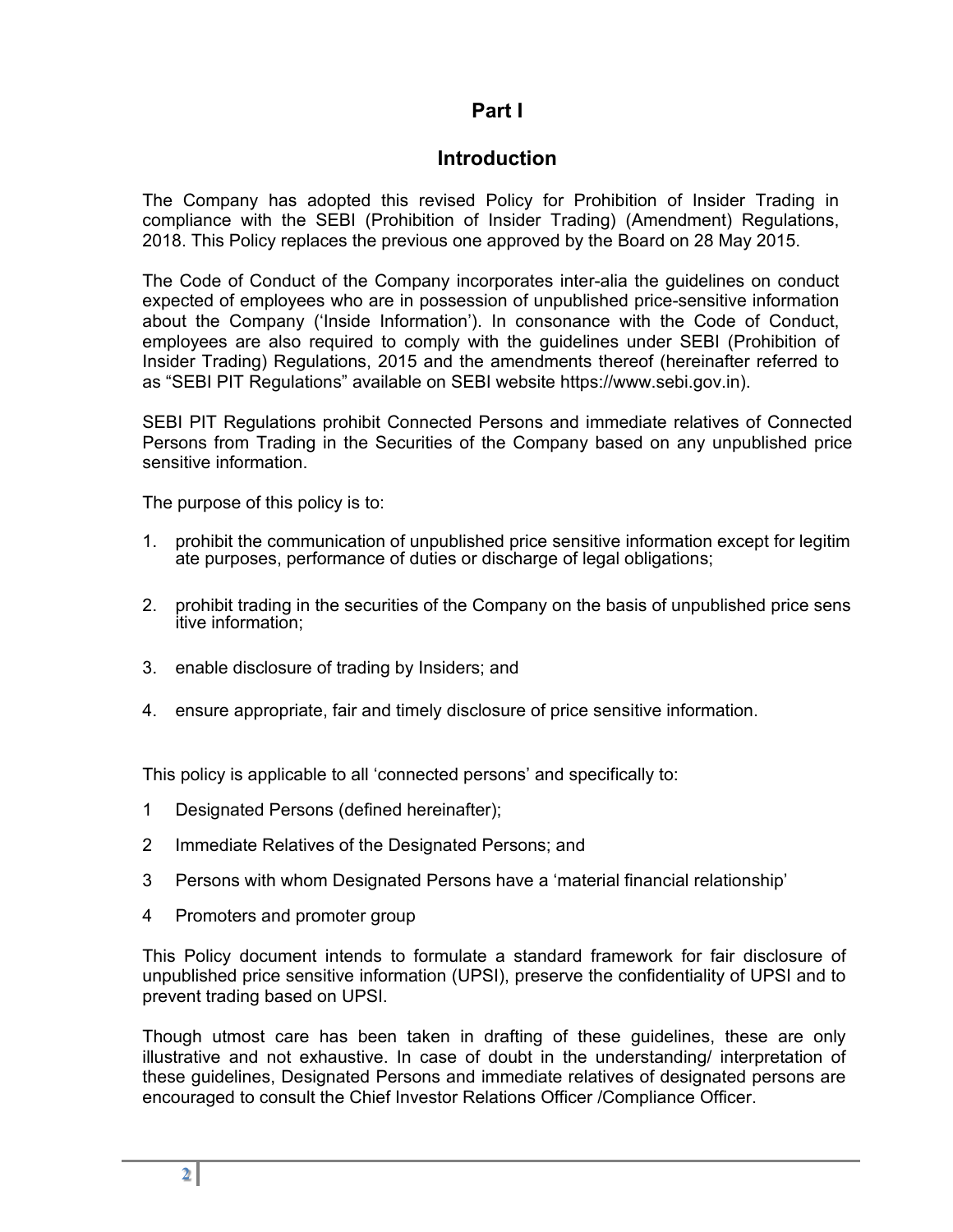# **Definitions**

- 1. 'Compliance Officer' would mean:
	- a. Any senior officer, designated so and reporting to the board of directors Financially literate head of the organization
		- who is capable of appreciating requirements for legal and regulatory compliance under these regulations
		- who shall be responsible for
			- ‐ compliance of policies, procedures, maintenance of records,
			- ‐ monitoring adherence to the rules for the preservation of unpublished price sensitive information, and
			- ‐ monitoring of trades and the implementation of the codes specified in these regulations,

under the overall supervision of the board of directors of the Company

- 2. 'Chief Investor Relations Officer' is the Designated officer of the Company to deal with dissemination of information and disclosure of unpublished price sensitive information
- 3. 'Connected Person' means

(i) any person who is or has during the six months prior to the concerned act been associated with a company, directly or indirectly, in any capacity including by reason of frequent communication with its officers or by being in any contractual, fiduciary or employment relationship or by being a director, officer or an employee of the company or holds any position including a professional or business relationship between himself and the company whether temporary or permanent, that allows such person, directly or indirectly, access to unpublished price sensitive information or is reasonably expected to allow such access.

(ii) Without prejudice to the generality of the foregoing, the persons falling within the following categories shall be deemed to be connected persons unless the contrary is established, -

*(a)* an immediate relative of connected persons specified in clause (i); or

*(b)* a holding company or associate company or subsidiary company; or

*(c)* an intermediary as specified in section 12 of the Act or an employee or director thereof; or

*(d)* an investment company, trustee company, asset management company or an employee or director thereof; or

*(e)* an official of a stock exchange or of clearing house or corporation; or

*(f)* a member of board of trustees of a mutual fund or a member of the board of directors of the asset management company of a mutual fund or is an employee thereof; or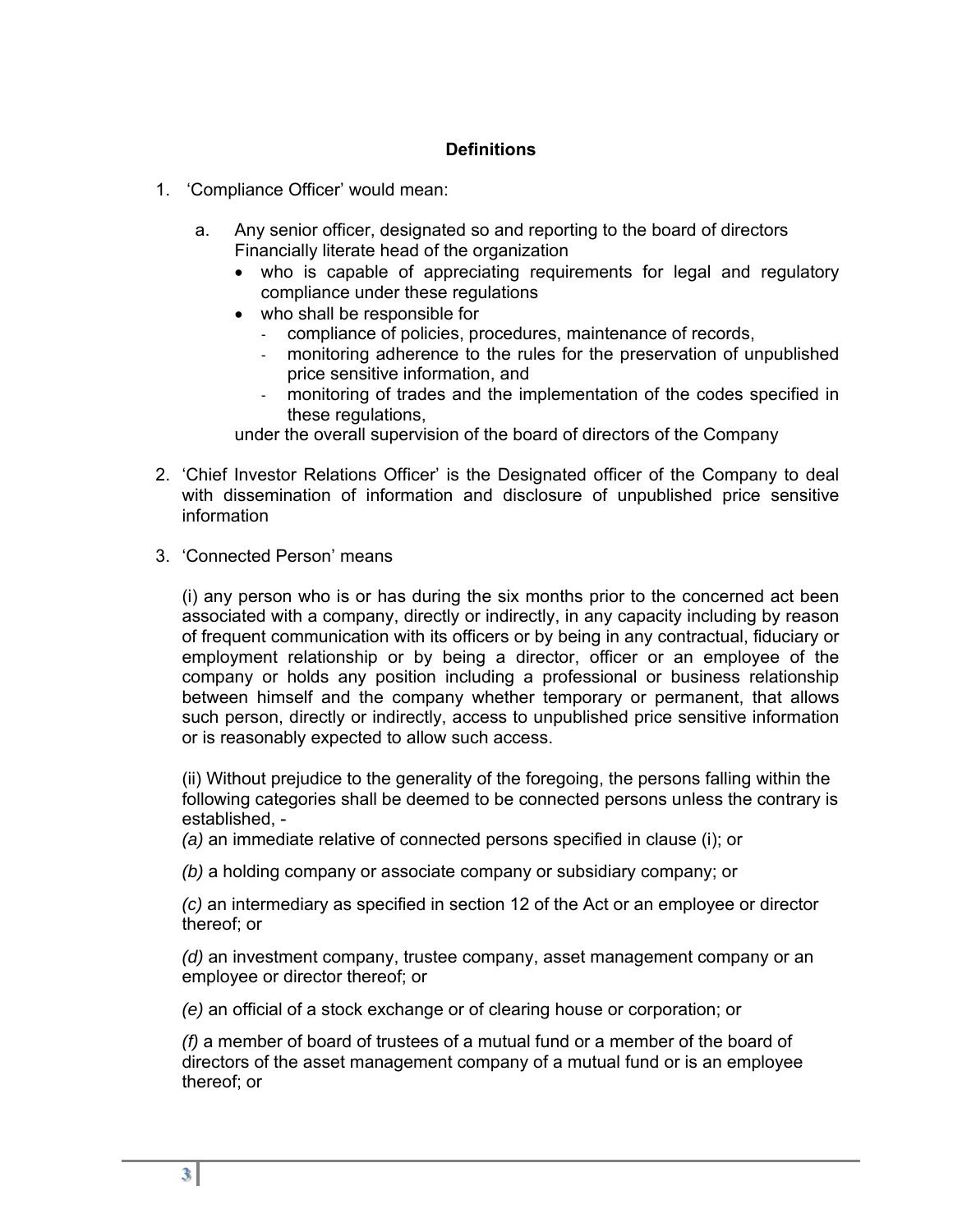*(g)* a member of the board of directors or an employee, of a public financial institution as defined in section 2 (72) of the Companies Act, 2013; or

*(h)* an official or an employee of a self-regulatory organization recognised or authorized by the Board; or

*(i)* a banker of the company; or

*(j)* a concern, firm, trust, Hindu undivided family, company or association of persons wherein a director of a company or his immediate relative or banker of the company, has more than ten per cent. of the holding or interest;

- 4. 'Designated Person' means:
	- (i) Key Managerial Personnel
	- (ii) Members of the Leadership team
	- (iii) All employees in the following functions:
		- ‐ Corporate Finance
		- ‐ Secretarial
		- ‐ Legal
		- ‐ Investor Relations
		- ‐ Corporate Communications
	- (iii) Personal Secretaries/Executive Assistants of the Director(s), to the extent they are employees of the Company.
	- (iii) Such other employees/persons as may be designated by the Board or the Committee or the Managing Director or the Compliance Officer of the Company from time to time, to whom these trading restrictions shall be applicable, keeping in mind the objectives of these Rules
- 5. 'Generally available information' means information that is accessible to the public on a non-discriminatory basis. For example: Information published on website of Stock Exchange
- 6. Immediate Relative means:

(i) a spouse of a person and

(ii) child, parent and sibling of such person or of the spouse, any of whom is either dependent financially on such person or consult such person in taking decisions relating to trading in securities.

*Note : It is hereby clarified that Spouse of a person will be considered immediate relative irrespective of whether he/she is financially dependent or consults such person in taking decisions relating to trading in securities.* 

7. Material Financial Relationship

The term "material financial relationship" shall mean a relationship in which one person is a recipient of any kind of payment such as by way of a loan or gift during the immediately preceding twelve months, equivalent to at least 25% of such payer's annual income but shall exclude relationships in which the payment is based on arm's length transactions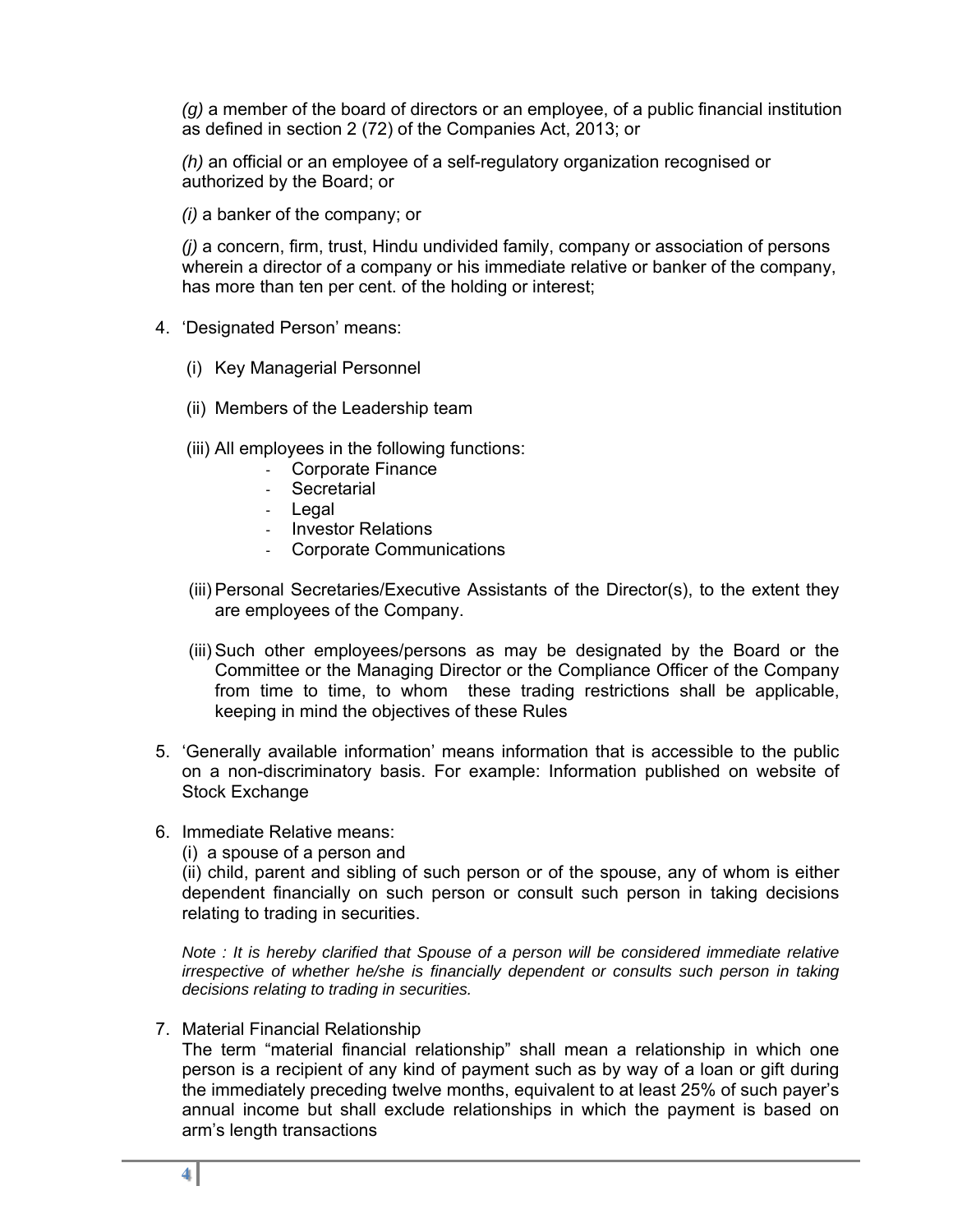- 8. "Insider" means any person who is: i) a connected person; or ii) in possession of or having access to unpublished price sensitive information;
- 9. "Trading" means and includes subscribing, buying, selling, dealing, or agreeing to subscribe, buy, sell, deal in any securities, and "trade" shall be construed accordingly
- 10. 'Trading day' means a day on which the recognized stock exchanges are open for trading;
- 11. 'Unpublished price sensitive information' means any information, relating to Company or its securities, directly or indirectly, that is not generally available which upon becoming generally available, is likely to materially affect the price of the securities and shall, ordinarily including but not restricted to, information relating to the following:–
	- (i) financial results;
	- (ii) dividends;
	- (iii) change in capital structure;

(iv) mergers, de-mergers, acquisitions, delisting, disposals and expansion of business and such other transactions;

- (v) changes in key managerial personnel; and
- 12. "financially literate" shall mean a person who has the ability to read and understand basic financial statements i.e. balance sheet, profit and loss account, and statement of cash flows
- 13. "legitimate purpose" shall include sharing of unpublished price sensitive information in the ordinary course of business by an insider with partners, collaborators, lenders, customers, suppliers, merchant bankers, legal advisors, auditors, insolvency professionals or other advisors or consultants, provided that such sharing has not been carried out to evade or circumvent the prohibitions of these regulations."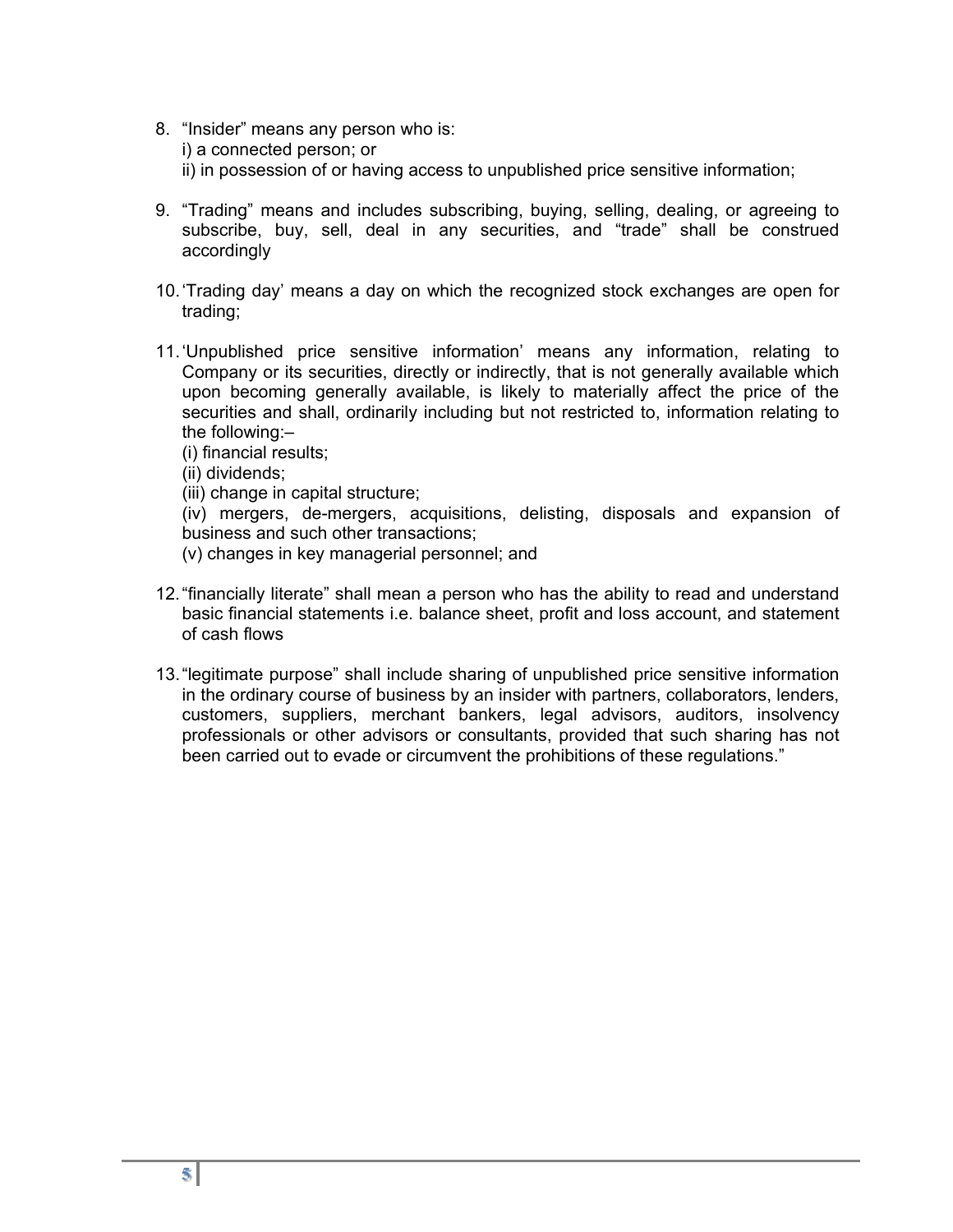# **Part II**

# **Code of Practices and Procedures for Fair Disclosure of Unpublished Price Sensitive Information**

# **A) PRINCIPLES OF FAIR DISCLOSURE AND PROCEDURES FOR FAIR DISCLOURE OF UNPUBLISHED PRICE SENSITIVE INFORMATION (UPSI)**

- 1. To promptly make public disclosure of UPSI that would impact price discovery no sooner than credible and concrete information comes into being in order to make such information generally available.
- 2. To make uniform and universal dissemination of UPSI to avoid selective disclosure.
- 3. The Company Secretary / Compliance Officer of the Company shall act as the Chief Investor Relations Officer (CIRO) to deal with dissemination of information and disclosure of UPSI.
- 4. To promptly disseminate UPSI that gets disclosed selectively, inadvertently or otherwise to make such information generally available.
- 5. To provide appropriate and fair response to queries on news reports and requests for verification of market rumours by regulatory authorities.
- 6. To ensure that information shared with analysts and research personnel is not UPSI.
- 7. To upload presentations/proceedings of meetings with analysts and other investor relations conferences on the official website (www.akzonobel.co.in) to ensure official confirmation and documentation of disclosures made.
- 8. To handle of all UPSI on a need-to-know basis.

# **B) POLICY TO HANDLE ACTUAL LEAK OR SUSPECTED LEAK OF UPSI**

**In** line terms of clause 5 of Regulation 9A of SEBI PIT Regulations and any modification(s)/ amendment(s) thereto, Policies and procedures for inquiry in case of leak or suspected leak of UPSI is as under:

### **1. Report of actual or suspected leak of UPSI to SEBI**

On becoming aware of actual or suspected leak of Unpublished Price Sensitive Information of the Company, The CIRO shall ensure that a report on such actual or suspect leak of UPSI, preliminary enquiry thereon and results thereof is promptly made to the SEBI.

# **2. Constitution of Enquiry Committee**

Unless decided otherwise by the Board, the Enquiry Committee shall consist of any two of the Managing Director, Chief Financial Officer, any other Wholetime Director and Chief Investor Relation Officer for the time being.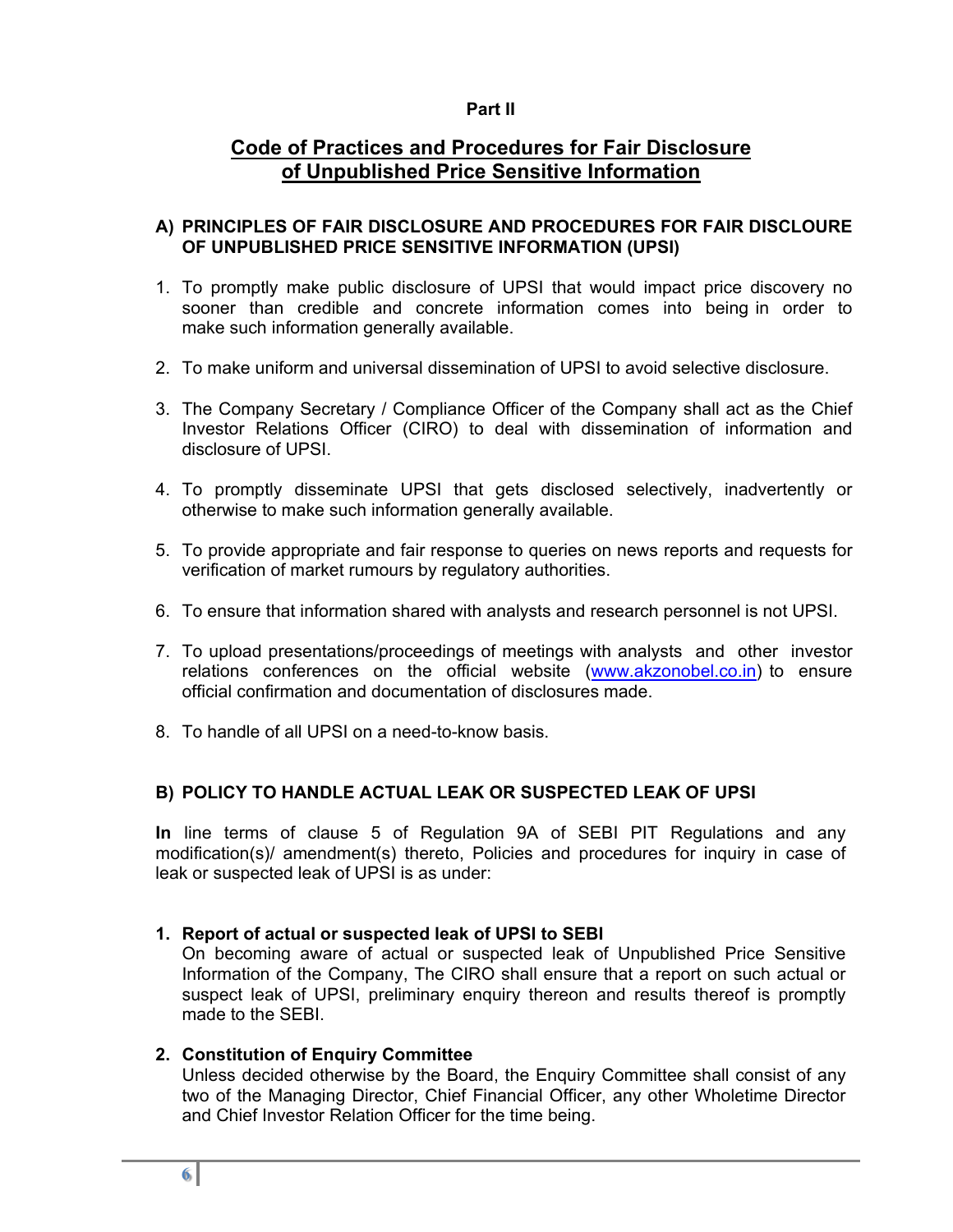# **3. Duties of Enquiry Committee**

The Enquiry Committee shall be responsible to

(a) To conduct a preliminary enquiry to ascertain the truth contained in the information or complaint pertaining to actual or suspected leak of UPSI, if any; and (b) To authorize any person to collect necessary support material; and

(c) To decide disciplinary action thereon.

### **4. Procedure for enquiry in case of leak of UPSI:**

On becoming aware of sue moto or otherwise, of actual or suspected leak of Unpublished Price Sensitive Information of the Company by any promoter, director, key managerial person, employee, designated person, support staff or any other known or un-know person, the CIRO after informing the same to the Managing Director or Chief Financial Officer of the Company, shall follow the below mentioned procedure in order to enquire and/or investigate the matter to ensure .

### **(a) Preliminary Enquiry:**

The object of preliminary enquiry is to ascertain the truth or otherwise of the allegations contained in the information or complaint, if any, and to collect necessary available material in support of the allegations, and thereafter to decide whether there is justification to embark any disciplinary action.

The Enquiry Committee shall appoint and / or authorize any person(s), as it may deem fit, to initiate/conduct an enquiry to collect the relevant fact, material substances on actual or suspected leak of UPSI.

### **(b) Report of Preliminary Enquiry to the Enquiry Committee:**

The Person(s) appointed/authorized to enquire the matter of actual or suspected leak of UPSI submit his/her report to the Enquiry Committee within 7 days from the date of his appointment on this behalf.

#### **(c) Disciplinary Action:**

If anyone found guilty of leaking UPSI, appropriate disciplinary actions will be taken as per Part V of this document.

### **C) POLICY FOR DETERMINATION OF "LEGITIMATE PURPOSES"**

In line with clause 2A of Regulation 3 of SEBI PIT Regulations and any modification(s)/ amendment(s) thereto, Policy for determination of legitimate purposes is as under:

- 1. Any person in receipt of unpublished price sensitive information pursuant to a legitimate purpose shall be considered an "insider" for purposes of the SEBI PIT Regulations and due notice shall be given to such person to maintain confidentiality of such unpublished price sensitive information in compliance with the said Regulations.
- 2. Unpublished Price Sensitive Information, such as Financial Results, declaration of Dividends, proposal of Corporate Restructuring, diversification, expansion acquisition in the stake of other entities, etc. shall be handled within the Company on a need-toknow basis, and the same should be disclosed only to those who need such information to discharge their duties or legal obligations by virtue of their respective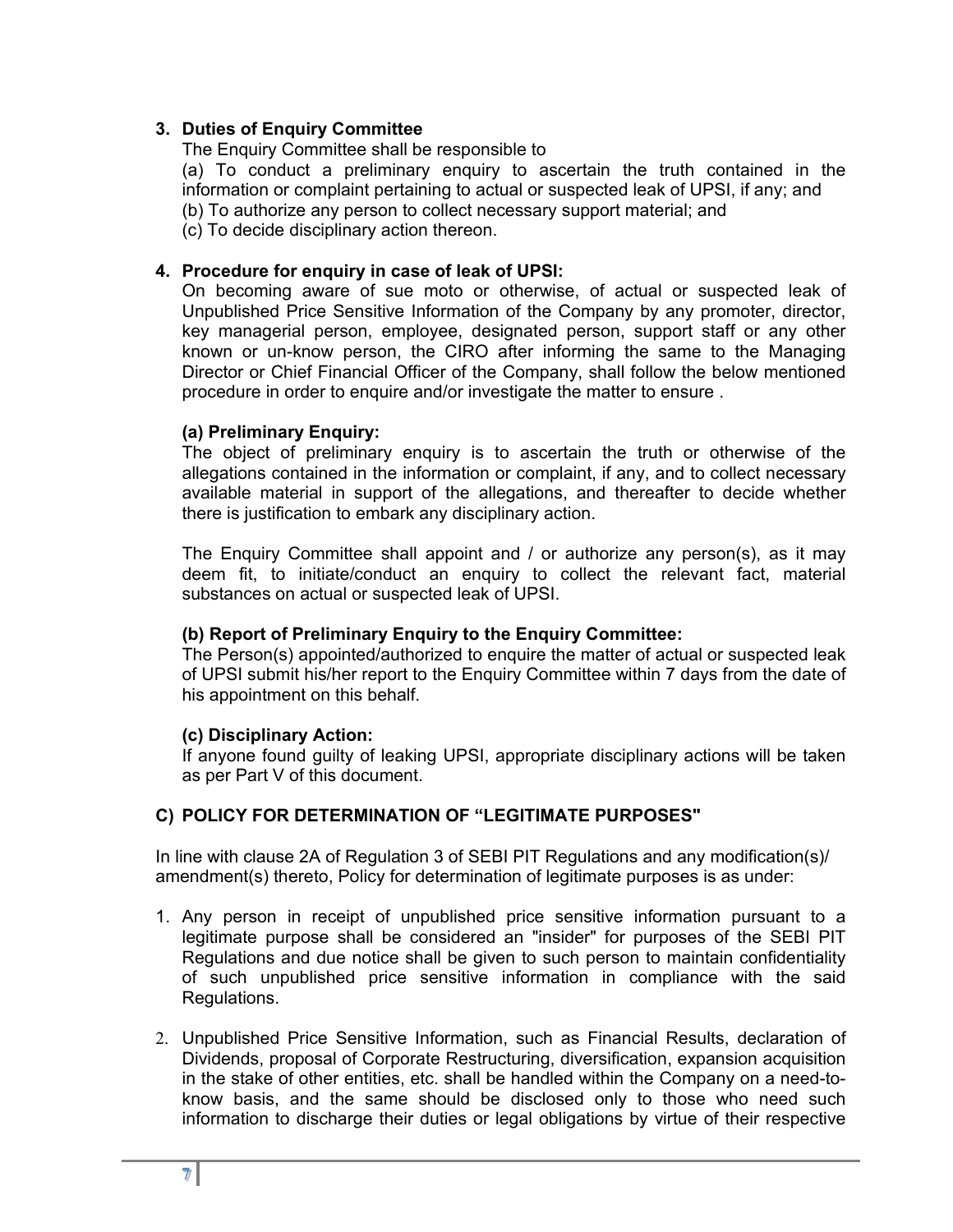role and function, whose possession of such information will not give rise to a conflict of interest or appearance of misuse of such information.

3. Notwithstanding anything contained in this regulation, an unpublished price sensitive information may be communicated, provided, allowed access to or procured, in connection with a transaction that would:

(i) entail an obligation to make an open offer under the takeover regulations where the board of directors of the company is of informed opinion that sharing of such information is in the best interests of the company;

(ii) not attract the obligation to make an open offer under the takeover regulations but where the board of directors of the company is of informed opinion that sharing of such information is in the best interests of the company and the information that constitute unpublished price sensitive information is disseminated to be made generally available at least two trading days prior to the proposed transaction being effected in such form as the board of directors may determine to be adequate and fair to cover all relevant and material facts.

- 4. For purposes of Sl. No. 3 above, the board of directors shall require the parties to execute agreements to contract confidentiality and non-disclosure obligations on the part of such parties and such parties shall keep information so received confidential, except for the purpose as mentioned above, and shall not otherwise trade in securities of the company when in possession of unpublished price sensitive information.
- 5. A structured digital database shall be maintained by the Company containing the names of such persons who have shared the information and also the names of such persons , as the case may be, with whom information is shared for legitimate purposes under this regulation along with the Permanent Account Number or any other identifier authorized by law where Permanent Account Number is not available.

Such database shall not be outsourced and shall be maintained internally with adequate internal controls and checks such as time stamping and audit trails to ensure non-tampering of the database.

The digital database shall be preserved for a period of not less than eight years after completion of the relevant transactions and in case of any investigation or enforcement proceedings, the relevant information in the digital database shall be preserved till the completion of such proceedings.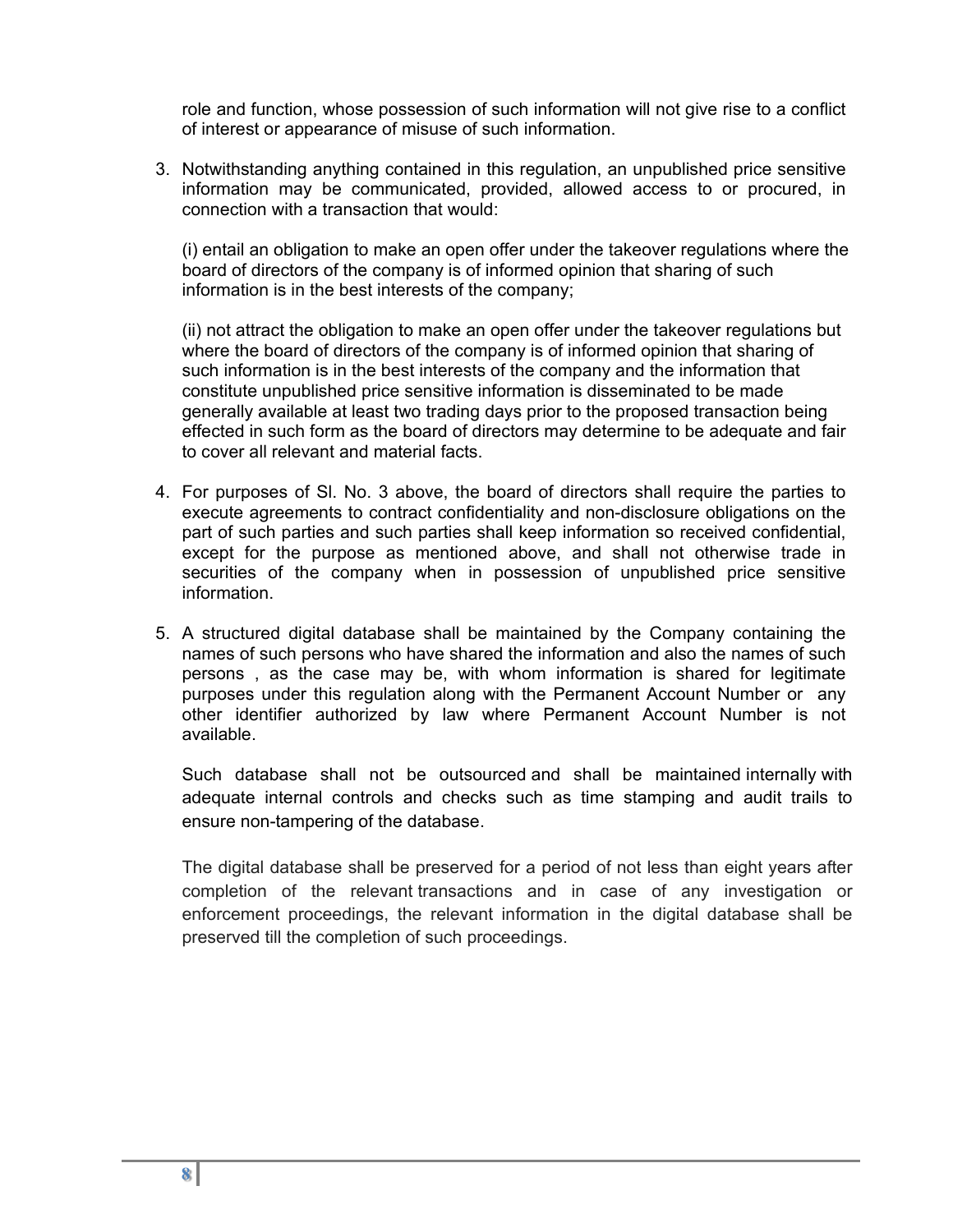# **DUTY OF BOARD to decide coverage area of information sharing**

The board of directors shall, in consultation with the CIRO specify the designated persons to be covered by such code on the basis of their role and function in the organization.

Due regard shall be given to the access such role and function would provide to unpublished price sensitive information in addition to seniority and professional designation.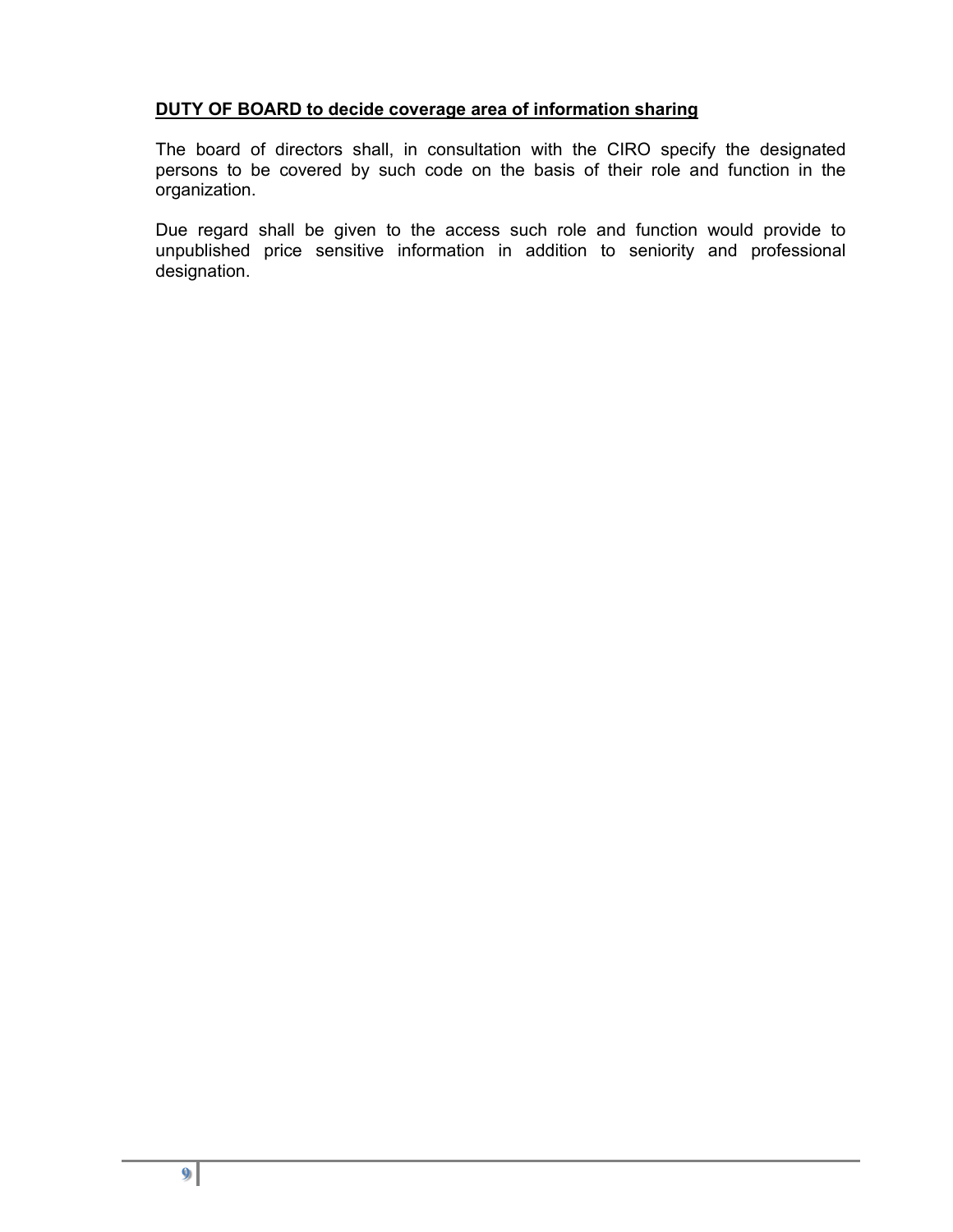### **Part III**

### **Code of Conduct to Regulate, Monitor and Report Trading by Connected Persons**

## **A. PROHIBITION ON COMMUNICATION OR PROCUREMENT OF UNPUBLISHED PRICE-SENSITIVE INFORMATION**

1. No insider shall communicate, provide, or allow access to any UPSI, relating to the Company or its securities listed or proposed to be listed, to any person including other insiders except where such communication is in furtherance of legitimate purposes, performance of duties or discharge of legal obligations and on a "need to know" basis

 "Need to know" basis would infer disclosure of UPSI only to those within or outside the Company who need the information to discharge their duty and whose possession of such information will not, in any manner, give rise to a conflict of interest or likelihood of the misuse of the information.

2. A person shall not procure UPSI unlawfully. Inducement and procurement of UPSI not in furtherance of one's legitimate duties and discharge of obligations would be illegal.

### **B. PROHIBITION ON TRADING WHILE IN POSSESSION OF UNPUBLISHED PRICE SENSITIVE INFORMATION**

1. No Insider shall trade in the securities of the Company listed or proposed to be listed when in possession of UPSI.

In the case of Connected Persons, the onus of establishing that they were not in possession of UPSI, shall be on such Connected Persons.

### 2. **Trading in the securities of other companies**

While discharging their role, employees may become aware of any unpublished price sensitive information relating to the Company's clients, suppliers or joint ventures. Such employees shall not deal in securities of such client, supplier or joint venture companies if they possess any unpublished price sensitive information in relation to that other company.

For example, if a person is aware that the Company is close to or is negotiating a significant/material investment or any corporate structuring transaction or an alliance with another company or any contract or transaction which qualifies to be unpublished price sensitive information, he should not deal in the securities of either Akzo Nobel India Limited or the other company.

# **C. TRADING WHEN IN POSITION TO POSSESS UNPUBLISHED PRICE SENSITIVE INFORMATION**

Any designated person and immediate relatives of the designated person can get hold of possession of price sensitive information at any time, may trade in securities only in the following circumstances, and if traded following the below, prove innocence if accused guilty: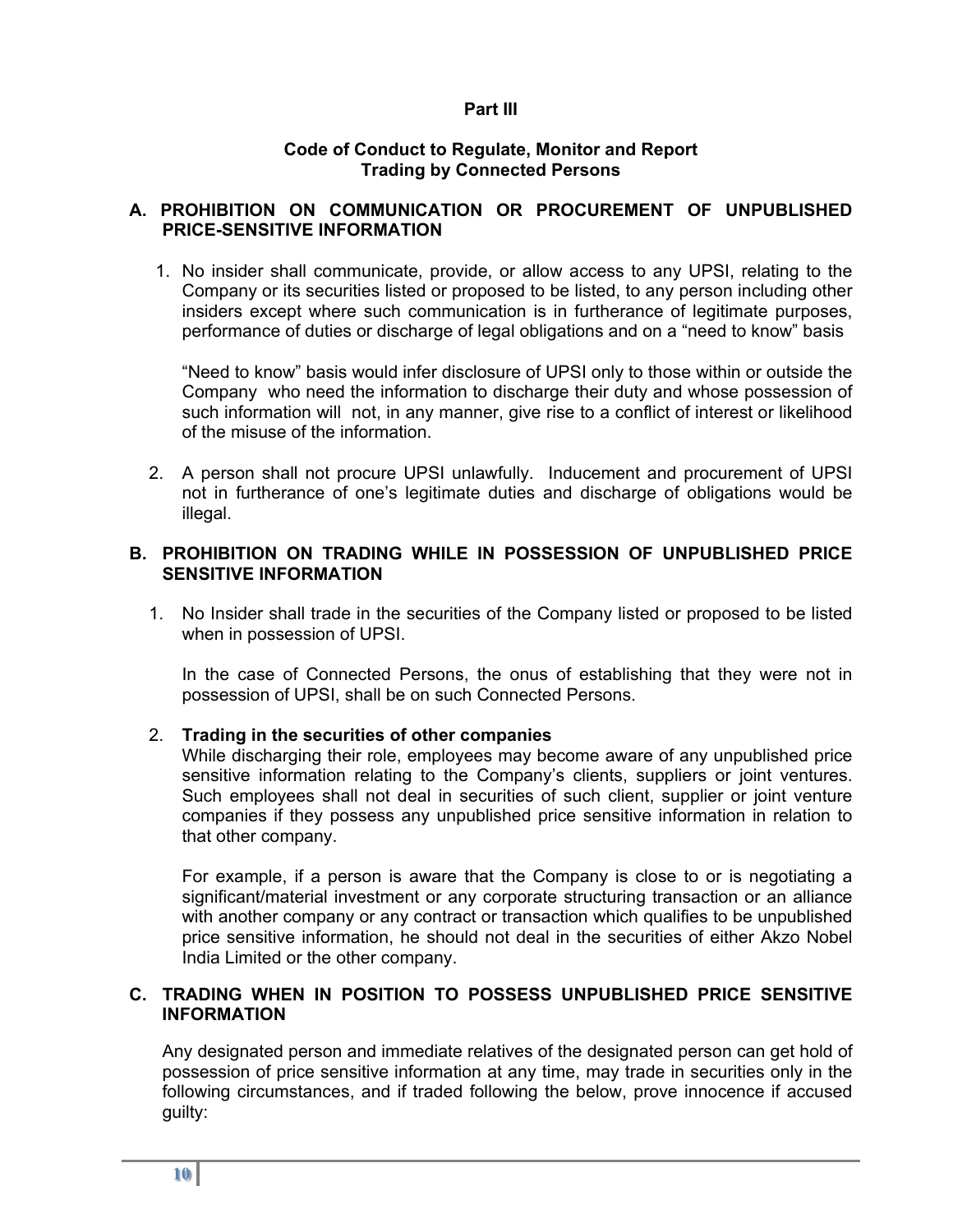- (i) the transaction is an off-market *inter-se* transfer between promoters who were in possession of the same unpublished price sensitive information without being in breach of regulation 3 and both parties had made a conscious and informed trade decision;
- (ii) in the case of non-individual insiders,
	- (a) the individuals who were in possession of such unpublished price sensitive information were different from the individuals taking trading decisions and such decision-making individuals were not in possession of such unpublished price sensitive information when they took the decision to trade; and
	- (b) appropriate and adequate arrangements were in place to ensure that these regulations are not violated and no unpublished price sensitive information was communicated by the individuals possessing the information to the individuals taking trading decisions and there is no evidence of such arrangements having been breached;
- (iii) the trades were pursuant to a trading plan set up in accordance with Trading Plans as detailed in Section F below.

# **D. TRADING WINDOW**

Designated Persons (including their immediate relatives) shall not deal in the securities of the Company during the 'Prohibited Period' when the trading window is closed.

Trading window will be closed as follows:

|   | In respect of announcement of<br>Quarterly/Half Yearly/Yearly<br>Financial Results by the Company                                                                                                                                                                                | Trading window will be closed on the last<br>day of the quarter and opened after 2 (two)<br>trading days after the Financial Results are<br>made public.                                                                                                                                                                                                                          |
|---|----------------------------------------------------------------------------------------------------------------------------------------------------------------------------------------------------------------------------------------------------------------------------------|-----------------------------------------------------------------------------------------------------------------------------------------------------------------------------------------------------------------------------------------------------------------------------------------------------------------------------------------------------------------------------------|
|   |                                                                                                                                                                                                                                                                                  | March<br>or<br>Such other period as may be specified by<br>the Compliance Officer from time to time<br>after consultation with the MD or as may<br>be directed by the Board.                                                                                                                                                                                                      |
| 2 | In respect of other material<br>events in accordance with the<br><b>SEBI (Listing Obligations and</b><br>Disclosure Requirement)<br>Regulations, 2015 as amended<br>from time to time and the<br>Company's Policy for<br>Determination of Materiality of<br>Event or Information | • The Compliance Officer from time to time<br>after consultation with the MD or as may<br>be directed by the Board, shall declare a<br>period<br>prohibited<br>when<br>he/she<br>determines that a designated person or<br>designated<br>of<br>persons<br>class<br>can<br>reasonably be<br>expected<br>to<br>have<br>possession of unpublished<br>price<br>sensitive information. |
|   |                                                                                                                                                                                                                                                                                  | Trading window shall be opened                                                                                                                                                                                                                                                                                                                                                    |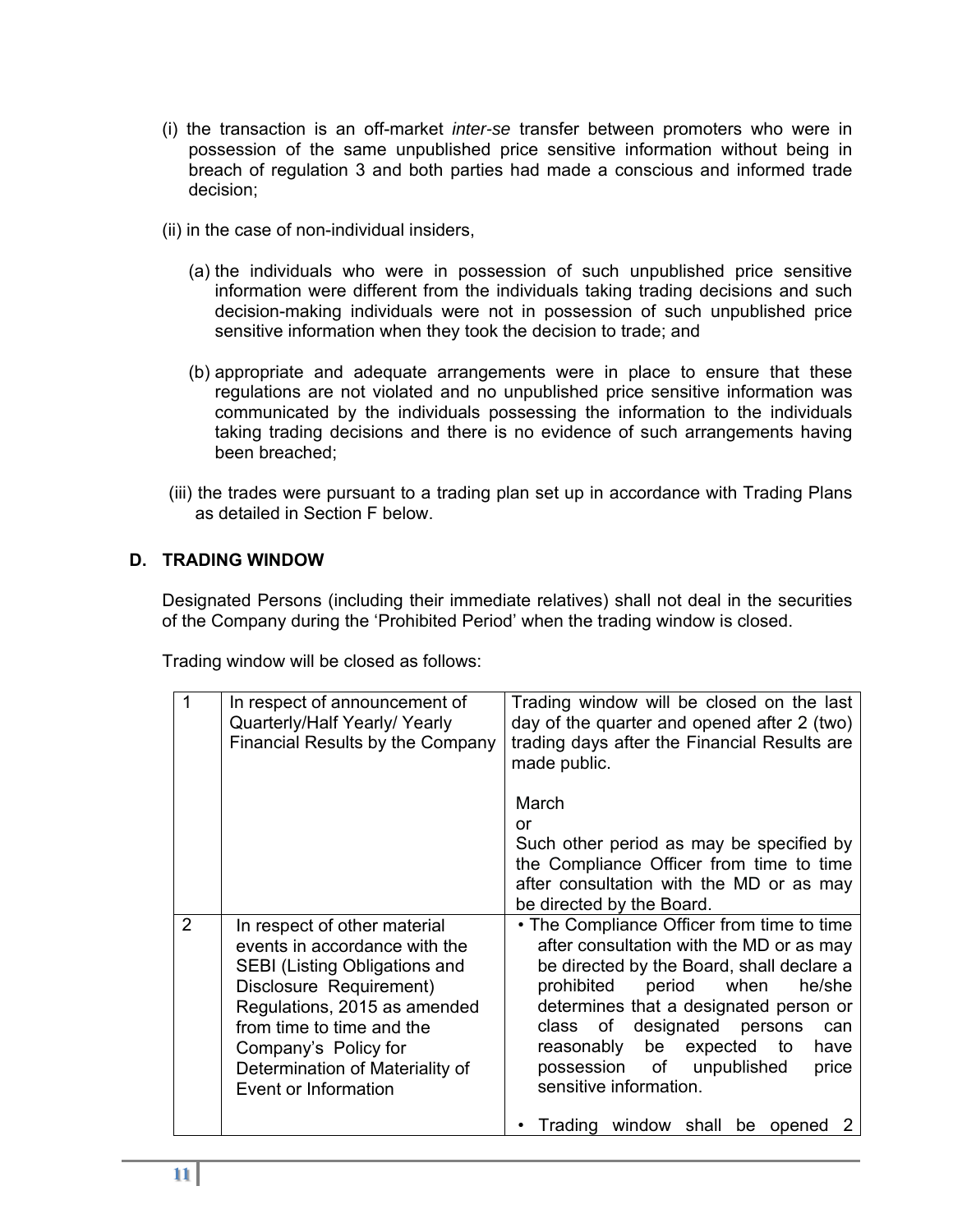### **E. MINIMUM HOLDING PERIOD**

- 1. Designated Persons (including their immediate relatives) who buy or sell securities shall not enter into an opposite transaction during the next 6 (six) months following the prior transaction ("Opposite Transaction/Contra Trade").
- 2. In case an Opposite Transaction is executed, inadvertently or otherwise, in violation of such a restriction, the profits from such trade shall be liable to be disgorged for remittance to SEBI for credit to the Investor Protection and Education Fund administered by SEBI under the applicable law.
- 3. Designated Persons (including their immediate relatives) shall not take positions in derivative transactions in the securities of the Company at any time.
- 4. Designated Persons (including their immediate relatives) are strictly prohibited from entering into speculative transactions in the securities of the Company.

### **F. TRADING PLANS**

1. Designated persons and their immediate relatives are enabled to trade in securities in a compliant manner.

This involves the following steps to be carried out on insider's part:

- the formulation of a trading plan for trades to be executed in future.
- presenting it to the compliance officer in **Annexure 1 and 2** for approval
- trade only post approval from compliance officer (in **Annexure 3)**, and make appropriate disclosures
- 2. Provided that such Trading Plan shall:
	- (i) not entail commencement of trading on behalf of the designated persons and their immediate relatives earlier than six months from the public disclosure of the plan.

*ESSENCE: This is only a statutory cool-off period and would not grant immunity from action if the insider were to be in possession of the same unpublished price sensitive information both at the time of formulation of the plan and implementation of the same.* 

*(ii)* not entail trading during closure of trading window;

*ESSENCE: Since the trading plan is envisaged to be an exception to the general rule prohibiting trading by insiders when in possession of unpublished price sensitive information, it is important that the trading plan does not entail trading for a reasonable period around the declaration of financial results as that would generate unpublished price sensitive information.*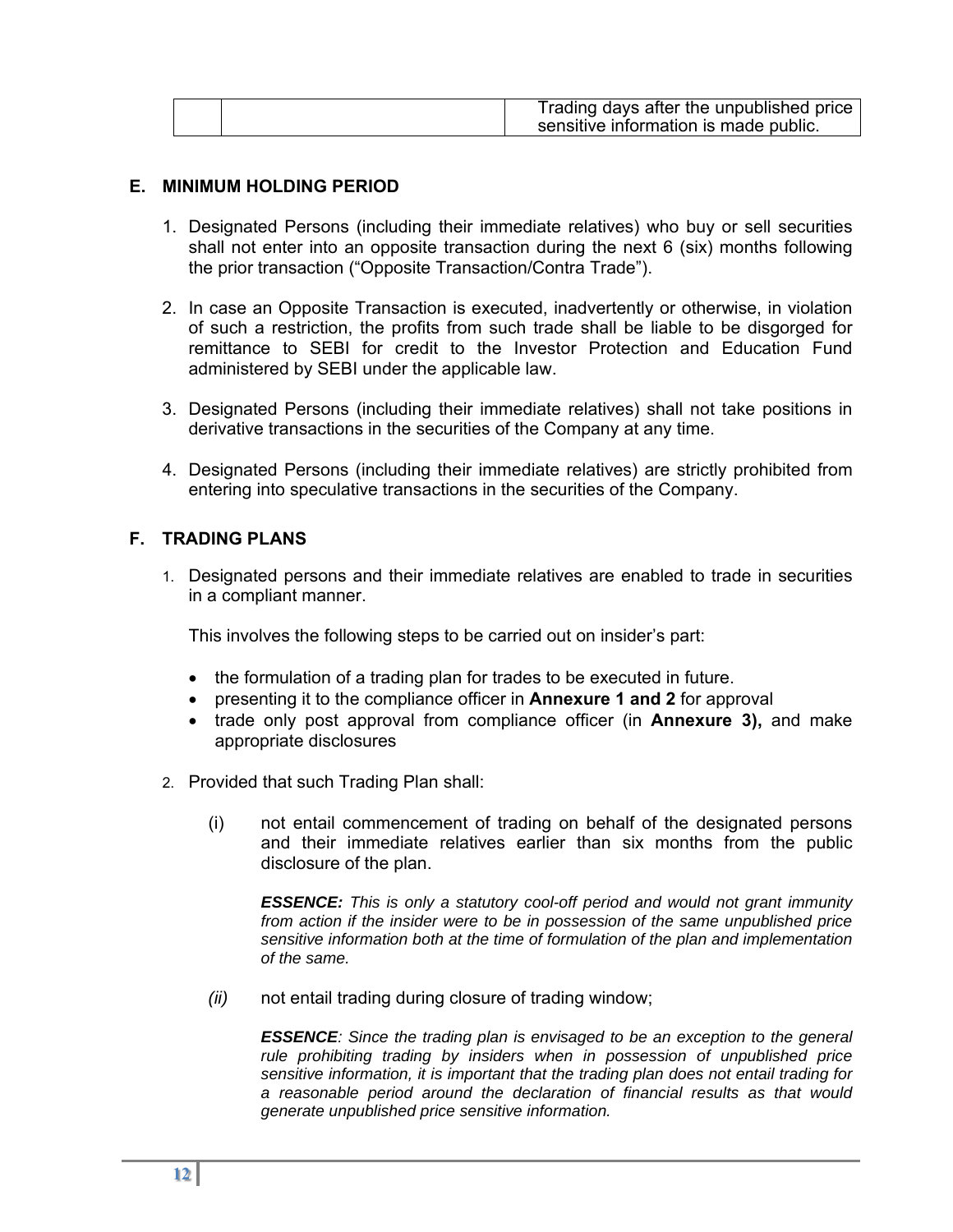- (iii) entail trading for a period of not less than twelve months
- (iv) not entail overlap of any period for which another trading plan is already in existence;
- (v) not entail trading in securities for market abuse.

### **Important points to be considered at the time of implementation of Trading Plan**

- A. The implementation of the trading plan shall not be commenced if any unpublished price sensitive information in possession of the insider at the time of formulation of the plan has not become generally available at the time of the commencement of implementation.
- B. In such event, the compliance officer shall confirm that the commencement ought to be deferred until such unpublished price sensitive information becomes generally available information so as to avoid a violation.
- C. The trading plan once approved shall be irrevocable and the insider shall mandatorily have to implement the plan within 7 days from the respective target dates, after expiry of the cooling off period, without being entitled to either deviate from it or to execute any trade in the securities outside the scope of the trading plan.
- D. If the designated person fails to implement the approved trading plan within 7 days, then fresh pre-clearance would be needed for the trades to be executed.

### **Disclosure of violation of the Regulations to Stock Exchanges**

In case it is observed by the Company /Compliance Officer that there has been a violation of the Regulations, Stock Exchanges where the securities of the Company is traded shall be informed by the Company in such form and such manner as may be specified by the SEBI from time-to-time.

**Note:** The duties & powers of compliance officer on receipt of such a trading plan, at any time, have been listed in **Part IV.**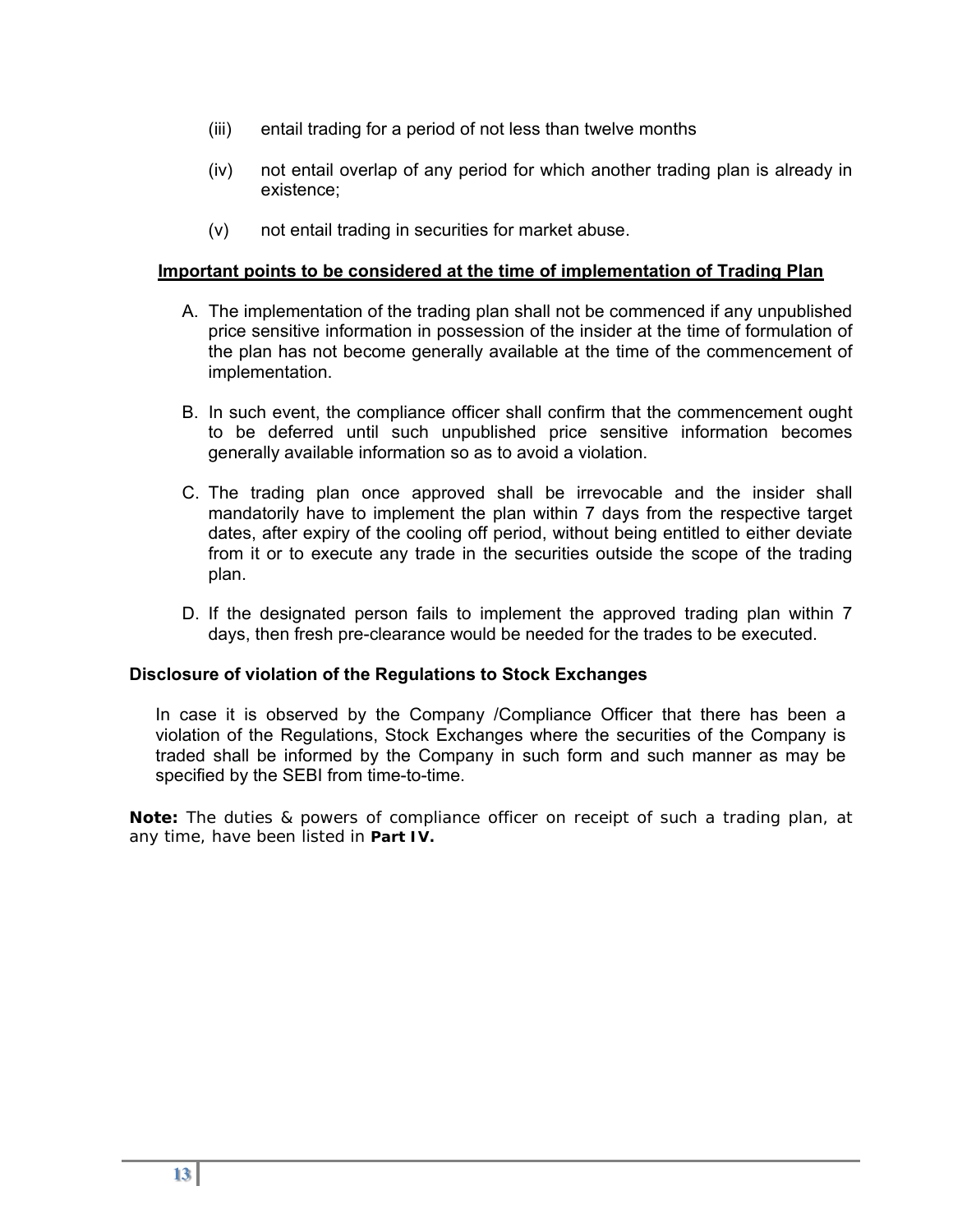# **PART IV**

# **Duties and Powers of Compliance Officer**

# **Duties of Compliance Officer**

- 1. The compliance officer shall confidentially maintain a list of such securities as a "restricted list" which shall be used as the basis for approving or rejecting applications for pre-clearance of trades.
- 2. Prior to approving any trades, the compliance officer shall seek declarations to the effect that the applicant for pre-clearance is not in possession of any unpublished price sensitive information.
- 3. The Compliance Officer shall provide reports to the Board of Directors at such frequency as may be stipulated by them, but not less than once in a year.

# **Powers of Compliance Officer**

- 1. The Compliance Officer shall have regard to whether any such declaration is reasonably capable of being rendered inaccurate.
- 2. The compliance officer may be empowered to grant relaxation from strict application of such restriction for reasons to be recorded in writing provided that such relaxation does not violate these regulations. Should a contra trade be executed, inadvertently or otherwise, in violation of such a restriction, the profits from such trade shall be liable to be disgorged for remittance to the Board for credit to the Investor Protection and Education Fund administered by the Board under the Act.

### **Process to be followed by Compliance Officer on receiving Trading Plan:**

- (i) review the trading plan
- (i) assess whether the plan would have any potential for violation of above regulations
- (ii) seek such express undertakings as may be necessary to enable such assessment
- (iii) if found satisfactory and in line with regulations, approve the plan
- (iv) upon approval, notify the plan to the stock exchanges on which the securities are listed
- (v) monitor the implementation of the plan
- (vi) if any violation found, inform Board promptly

# **Alternate Compliance Officer**

During the temporary absence of the Compliance Officer, the MD may appoint/ designate any other person to be an 'Alternate Compliance Officer' who shall act as the Compliance Officer for the purpose of these Rules and the SEBI Insider Regulations, during such temporary absence of the Compliance Officer.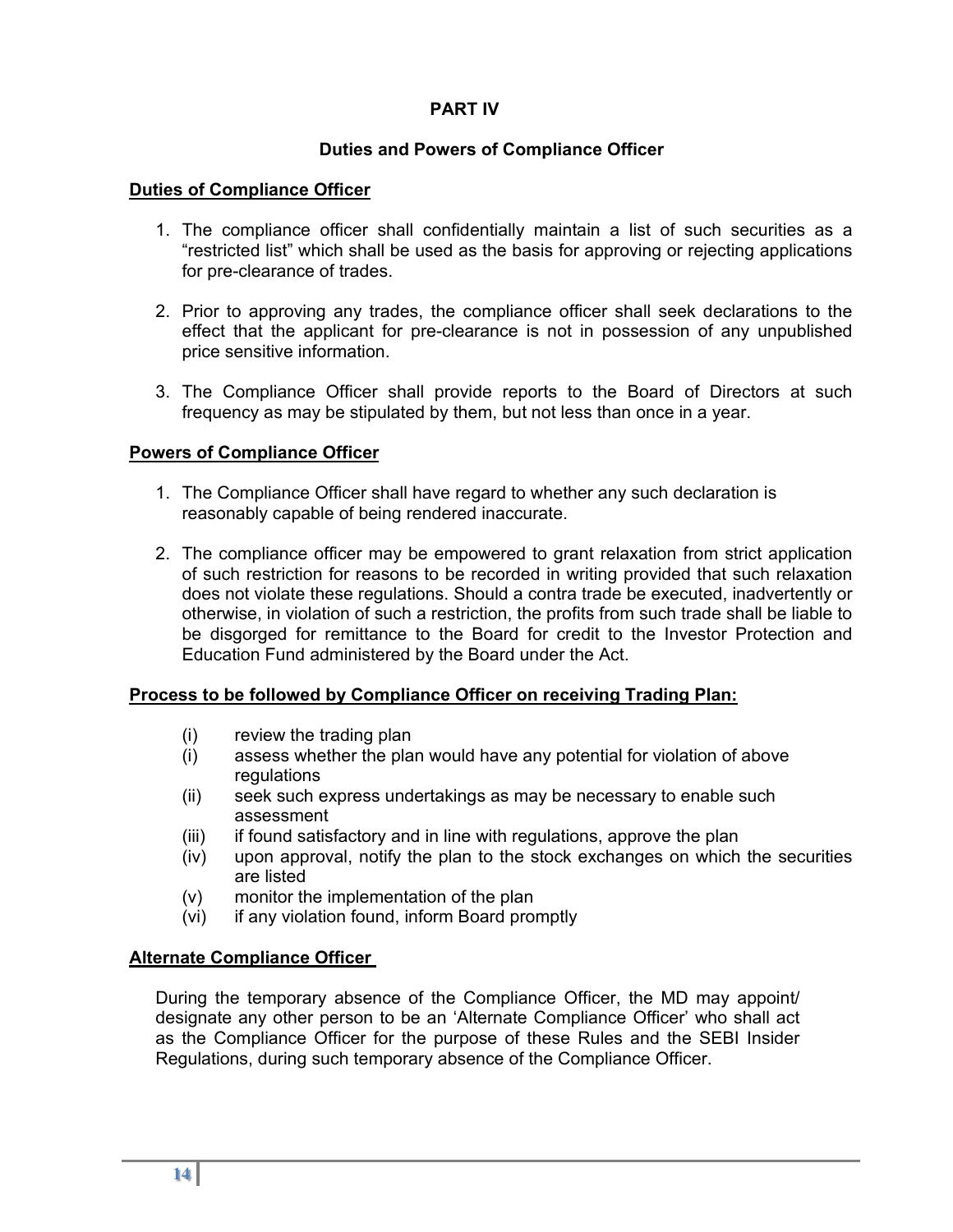# **Part V**

### **Disciplinary actions & penalties for violation of the Policy for Prohibition of Insider Trading**

Any person who is found guilty of insider trading would be subject to any/ all of the following as may be determined under the company's rules and policies:

- Dismissal/ Removal from Service
- Suspension from service for a limited period
- Warning, reprimand or censure
- Withholding of increment for a period not exceeding two years
- Reduction of emoluments/Wage freeze
- Withdrawal of any concession as may have been granted
- Imposition of fine as determined by the Compliance Officer
- Any other action as may be considered appropriate

**Note:** Any amount collected as such shall be remitted to the "Investor Protection and Education Fund' or any other fund as administered/directed by SEBI.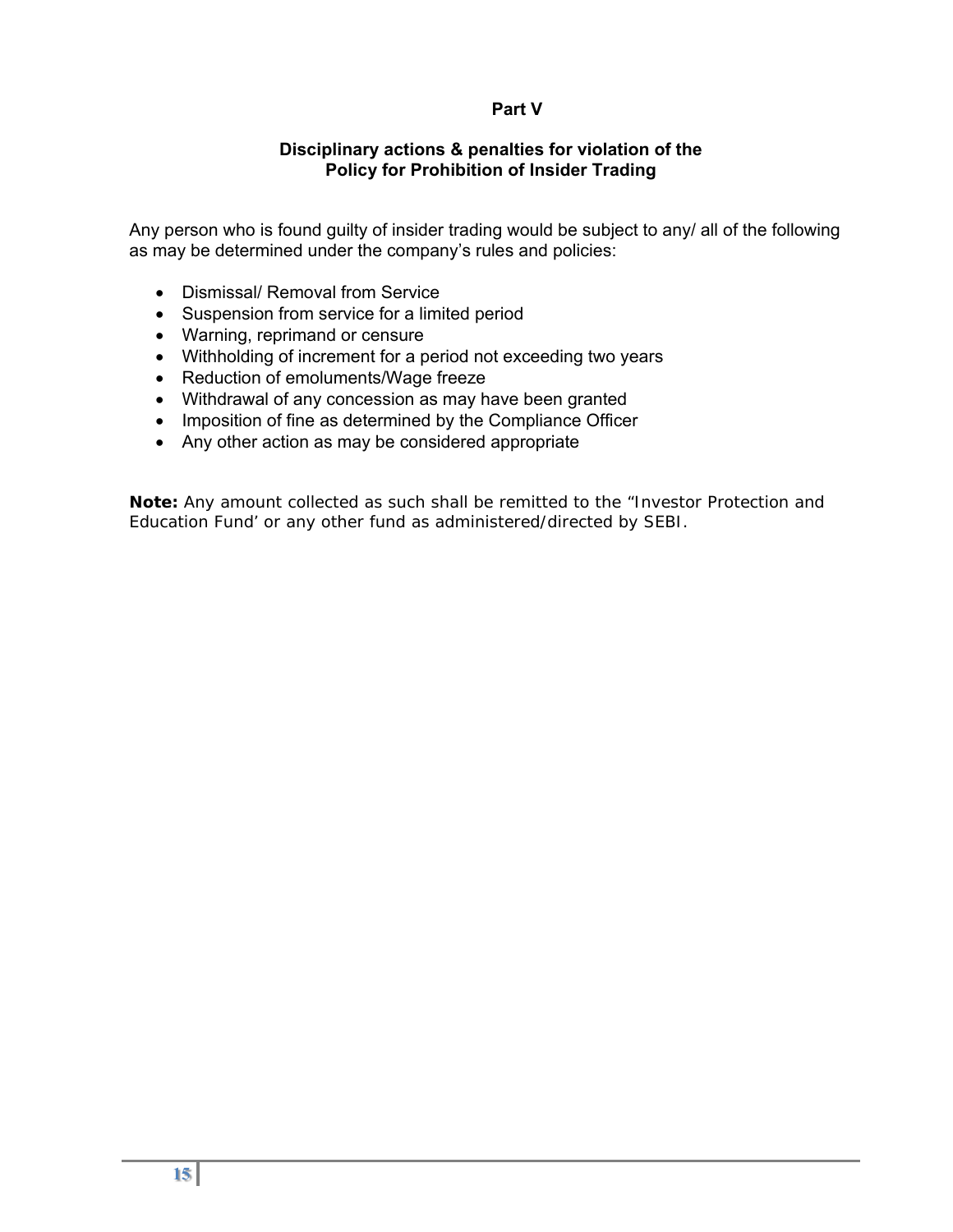# **Part VI**

# **DISCLOSURES**

Every disclosure on trading of securities (if allowed by prevailing law at such time) shall be made in specified forms by the connected persons.

Disclosures made shall be maintained by the company, for a minimum period of five years, in such form as may be specified.

# **1. INITIAL DISCLOSURE**

Any person who becomes a Designated Person shall disclose to the Compliance Officer in **Annexure 5 and 6** as annexed to this policy document, details of self, his/her immediate relatives and persons with whom he/she have a material financial relationship, the number of securities of the Company held by him/her and his/her immediate relatives as of 31 March 2019 and those become designated person after 31 March 2019, as on the date of becoming a Designated Person, within 30 (thirty) days thereof.

# **2. CONTINUAL DISCLOSURE**

- 1. Every Designated Person shall affirm the details given by him/her in **Annexure 5 and 6** stated above on an annual basis within 30 (thirty) days after the close of the financial year.
- 2. Every Designated Person shall inform the Compliance Officer of any change in the details given by him/her in **Annexure 5** stated above within 30 (thirty) days of such change.
- 3. Every Promoter, Designated Person and Directors of the Company shall disclose to the Company, in **Annexure 4** for the time being or the format prescribed under the SEBI Insider Regulations, the number of such securities acquired or disposed of within two (2) trading days of such transaction if the value of the securities traded, whether in one transaction or a series of transactions over any calendar quarter, aggregates to a traded value in excess of Rupees 10 Lacs.
- 4. Every Designated Person shall disclose to the Company, in **Annexure 7** the change in the shareholding from what was disclosed vide Annexure 6 above at the beginning of the financial year within 30 (thirty) days of such change.

# **3. DISCLOSURE BY OTHER CONNECTED PERSONS**

The Compliance Officer may at his/her discretion require any other Connected Person or deemed to be Connected Person to make disclosures of holdings and trading in securities of the Company in **Annexure 8** at such frequency as he deems fit in order to monitor compliance with these Rules and SEBI Insider Regulations.

*Note: It is clarified for the avoidance of doubts that the disclosure of the incremental transactions after any disclosure under this sub-regulation, shall be made when the transactions effected after the prior disclosure cross the threshold specified in above table*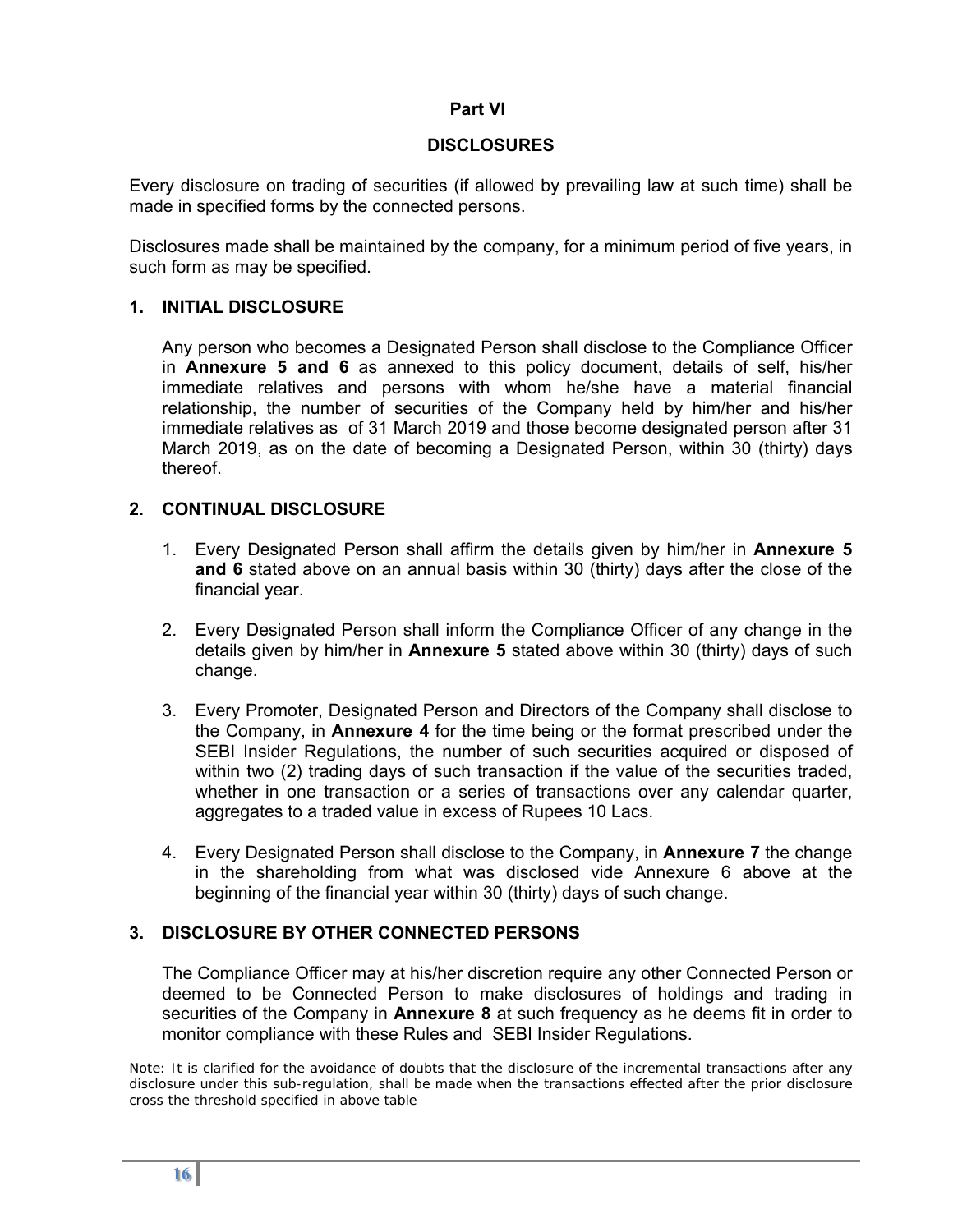### **ANNEXURE 1 APPLICATION FOR PRE‐DEALING APPROVAL**

Date:

To, The Compliance Officer, **Akzo Nobel India Limited**

Dear Sir/Madam,

#### **Application for Pre‐dealing approval in securities of the Company**

Pursuant to the SEBI (prohibition of Insider Trading) Regulations, 2015 as amended and the Company's **Insider Trading Policy**, I seek approval to purchase / sale of \_\_\_\_\_\_\_ equity shares of the Company as per details given below:

| 1.  | Name of the applicant                            |                               |
|-----|--------------------------------------------------|-------------------------------|
| 2.  | Designation                                      |                               |
| 3.  | Number of securities held as on date             |                               |
| 4.  | Folio No. / DP ID / Client ID No.                |                               |
| 5.  | The proposal is for                              | Purchase of securities<br>(a) |
|     |                                                  | Sale of securities<br>(b)     |
| 6.  | Proposed date of dealing in securities           |                               |
| 7.  | Estimated number of securities proposed to be    |                               |
|     | acquired/subscribed/sold                         |                               |
| 8.  | Price at which the transaction is proposed       |                               |
| 9.  | Current market price (as on date of application) |                               |
| 10. | Whether the proposed transaction will be         |                               |
|     | through stock exchange or off-market deal        |                               |
| 11. | Folio No. / DP ID / Client ID No. where the      |                               |
|     | securities will be credited / debited            |                               |

I enclose herewith the form of Undertaking signed by me.

(Signature of Designated Person)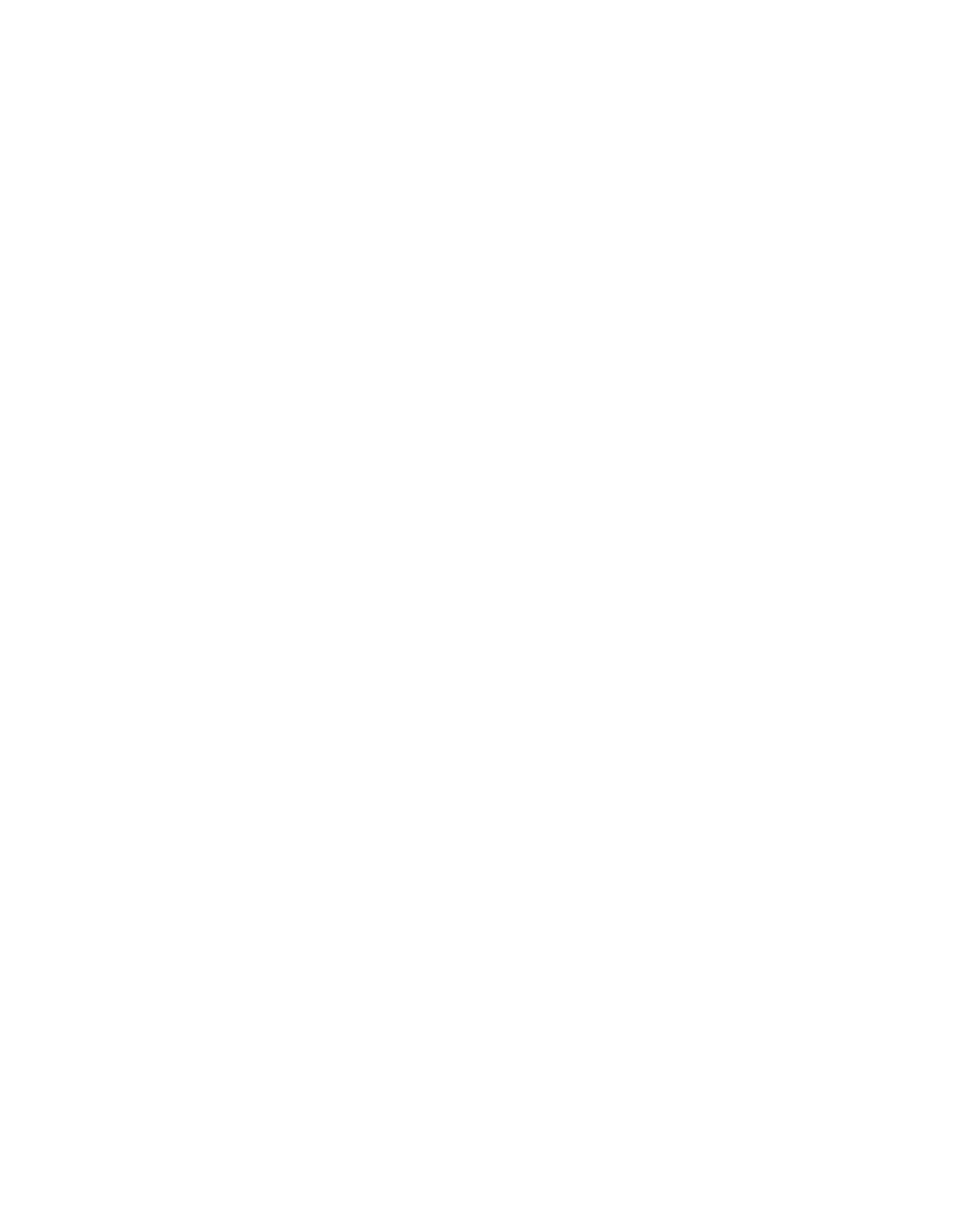#### **ANNEXURE 2**

#### **FORMAT OF UNDERTAKING TO BE ACCOMPANIED WITH THE APPLICATION FOR PRE‐CLEARANCE**

#### **UNDERTAKING**

To, **Akzo Nobel India Limited** 

|                                                            |                             | of the Company residing at |  |
|------------------------------------------------------------|-----------------------------|----------------------------|--|
|                                                            | , am desirous of dealing in |                            |  |
| shares of the Company as mentioned in my application dated |                             | for pre-clearance of the   |  |
| transaction.                                               |                             |                            |  |

I further declare that I am not in possession of or otherwise privy to any unpublished Price Sensitive Information (as defined in the Company's Code of Conduct for prevention of Insider Trading (the Code) up to the time of signing this Undertaking.

In the event that I have access to or received any information that could be construed as "Price Sensitive Information" as defined in the Code, after the signing of this undertaking but before executing the transaction for which approval is sought, I shall inform the Compliance Officer of the same and shall completely refrain from dealing in the securities of the Company until such information becomes public. I declare that I have not contravened the provisions of the Code as notified by the Company from time to time.

If approval is granted, I shall execute the deal within 7 days of the receipt of approval failing which I shall seek pre‐clearance.

I declare that I have made full and true disclosure in the matter.

(Signature of Designated Person)

Date :

\* Indicate number of shares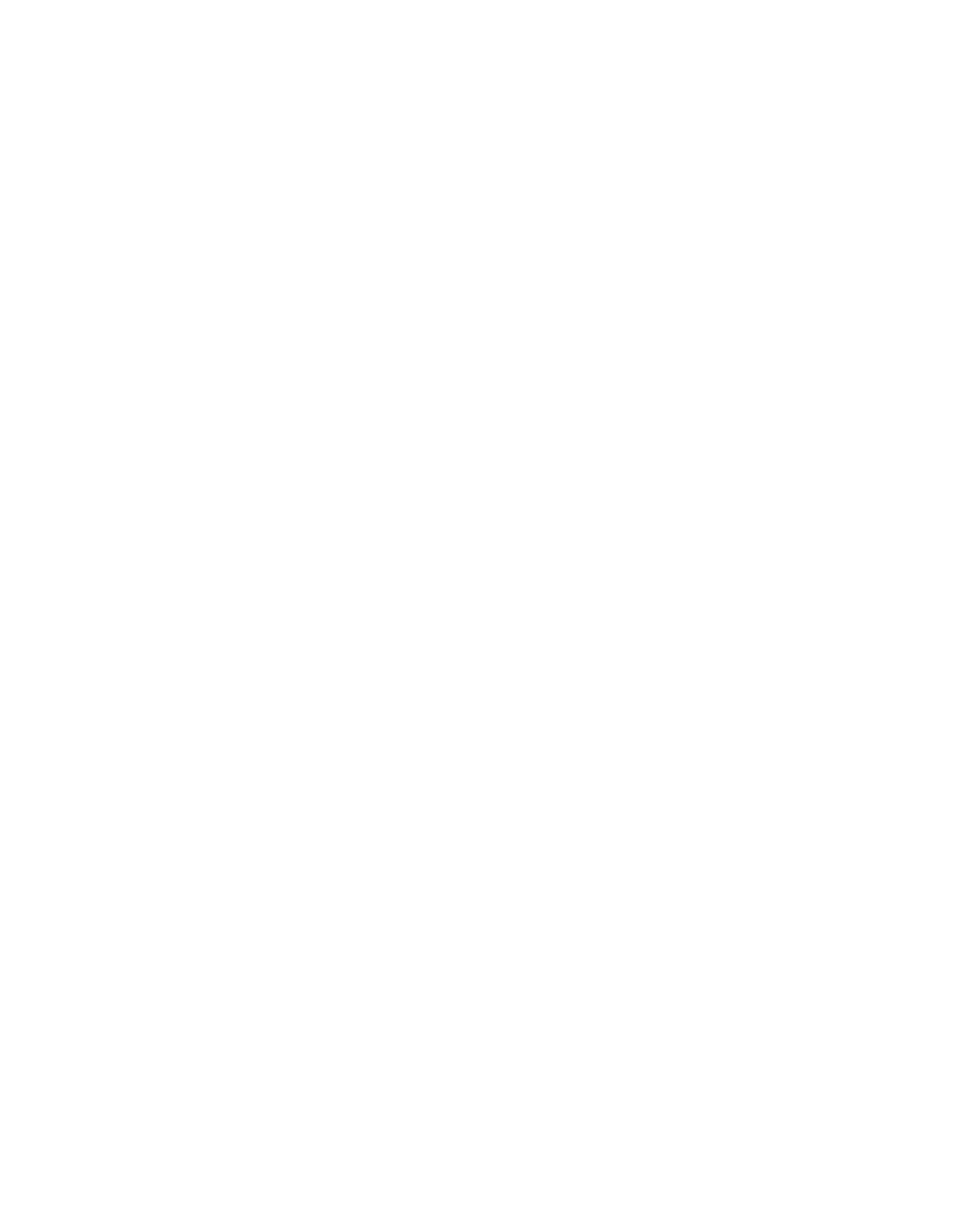#### **ANNEXURE 3**

#### **FORMAT FOR PRE‐ CLEARANCE ORDER**

| To,          |
|--------------|
| Name:        |
| Designation: |
| Location :   |

This is to inform you that your request for dealing in \_\_\_\_\_\_\_\_\_\_\_\_\_\_\_(nos) shares of the Company as mentioned in your application dated \_\_\_\_\_\_\_\_\_\_\_\_\_\_\_\_\_\_\_\_\_\_is approved. Please note that the said transaction must be completed on or before \_\_\_\_\_\_\_\_\_(date) that is within 7 days from today.

In case you do not execute the approved transaction /deal on or before the aforesaid date you would have to seek fresh pre-clearance before executing any transaction/deal in the securities of the Company. Further, you are required to file the details of the executed transactions in the attached format within 2 days from the date of transaction/deal. In case the transaction is not undertaken a 'Nil' report shall be necessary.

> Yours faithfully, for **Akzo Nobel India Limited**

Compliance Officer

Date : and the state of the state of the state of the state of the state of the state of the state of the state of the state of the state of the state of the state of the state of the state of the state of the state of the

Encl: Format for submission of details of transaction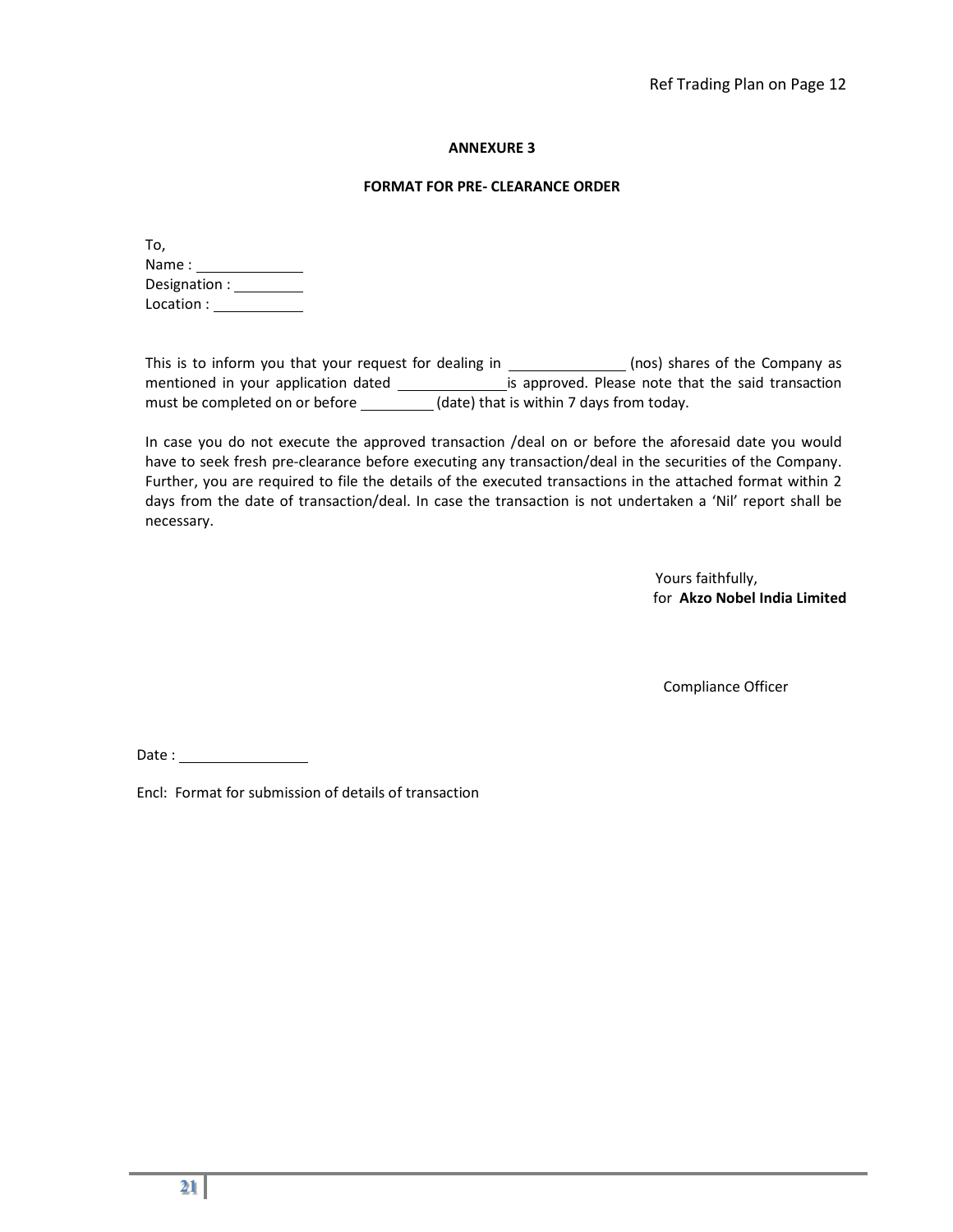#### **ANNEXURE 4**

#### **FORMAT FOR DISCLOSURE OF TRANSACTIONS**

*(To be submitted within 2 days of transaction / dealing in securities of the Company)*

To,

#### The Compliance Officer, **Akzo Nobel India Limited**

I hereby inform that I have bought/sold \_\_\_\_\_\_\_\_\_\_\_\_\_\_\_\_\_\_\_ securities as mentioned below on \_\_\_\_\_\_\_\_\_\_\_ (date).

| Name of holder | No. of<br>securities<br>dealt with | Bought/sold | DP ID/Client ID /<br><b>Folio No</b> | Price (Rs.) |
|----------------|------------------------------------|-------------|--------------------------------------|-------------|
|                |                                    |             |                                      |             |
|                |                                    |             |                                      |             |

In connection with the aforesaid transaction(s), I hereby undertake to preserve, for a period of 5 years and produce to the Compliance officer / SEBI any of the following documents:

- 1. Broker's contract note.
- 2. Proof of payment to/from brokers.
- 3. Extract of bank passbook/statement reflecting the payment or receipt as aforesaid.
- 4. Copy of Delivery instruction slip (applicable in case of sale transaction).

I agree to hold the above securities for a minimum period of six months. In case there is any urgent need to sell these securities within the said period, I shall approach the Compliance Officer for necessary approval. (*Applicable in case of purchase/ subscription*).

I declare that the above information is correct and that no provisions of the Company's Code and/or applicable laws/regulations have been contravened for effecting the above said transactions(s).

| Name: |  |  |  |
|-------|--|--|--|
|       |  |  |  |

| Place: |  |  |  |  |
|--------|--|--|--|--|
|        |  |  |  |  |

| Date: |  |
|-------|--|
|       |  |
|       |  |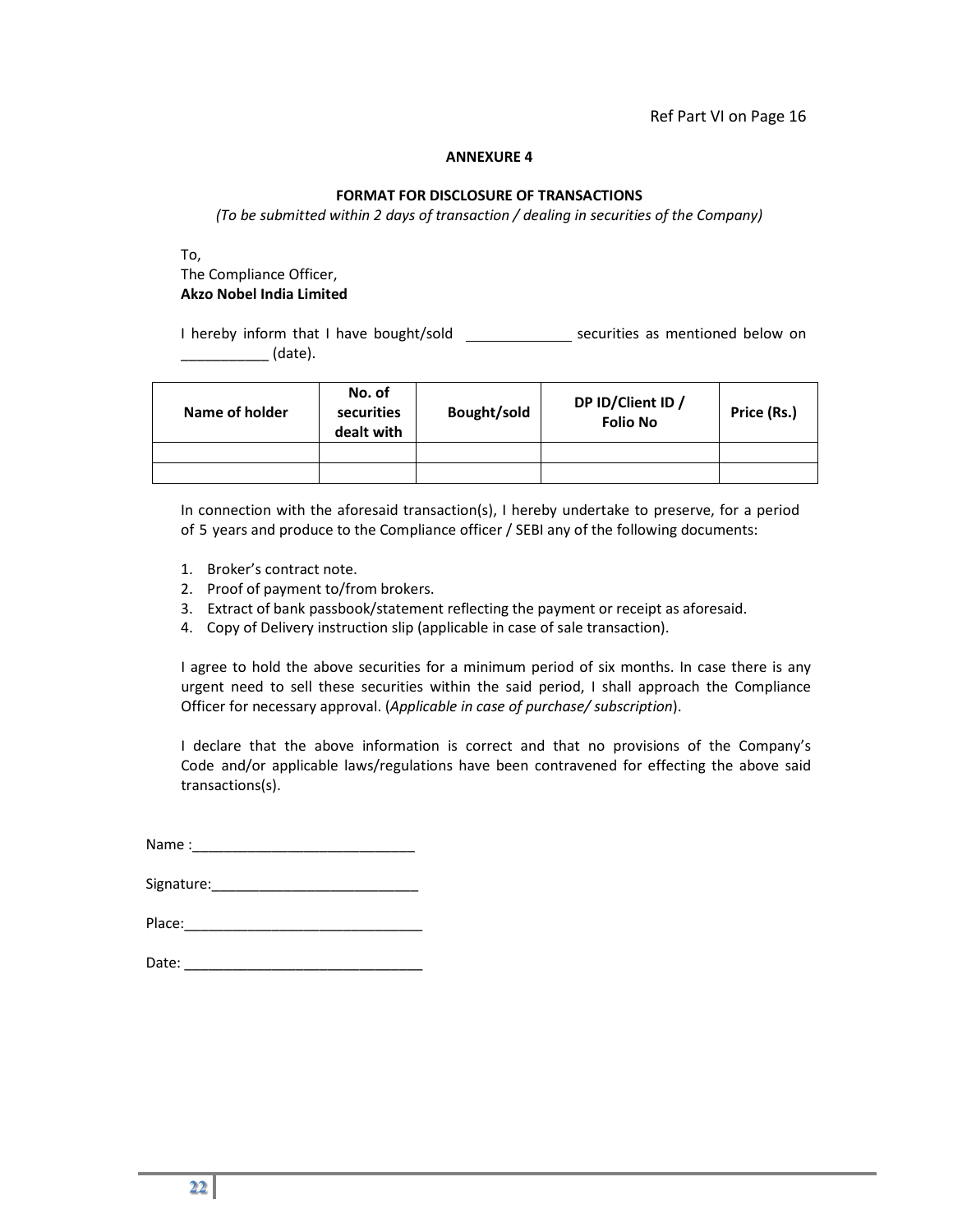#### Ref Part VI on Page 16

#### **ANNEXURE 5 FORMAT FOR INITIAL DISCLOSURE AND CHANGE OF DETAILS By Connected Persons**

To: The Compliance Officer, **Akzo Nobel India Limited** 

Dear Sir,

I, hereby furnish the following details in terms of the Akzo Nobel India Insider Trading Policy:

#### 1. **Details of Connected Person**

| a  | Name                                                              |  |
|----|-------------------------------------------------------------------|--|
| b  | Designation                                                       |  |
| C  | Function                                                          |  |
| d  | Employee Code                                                     |  |
| e  | Address                                                           |  |
| f  | Mobile No.                                                        |  |
| g  | Email                                                             |  |
| h  | <b>PAN</b>                                                        |  |
| Τ. | Date of joining                                                   |  |
|    | Degree and Names of the<br>educational institutions where studied |  |
| k  | Names of past employers, if any                                   |  |

#### 2. **Details of my Immediate Relatives\*\***

| SI.<br>No. | Name | Relation | PAN (Aadhar<br>No. in case<br>PAN is not<br>available) | Phone No. |
|------------|------|----------|--------------------------------------------------------|-----------|
|            |      |          |                                                        |           |
|            |      |          |                                                        |           |
|            |      |          |                                                        |           |
|            |      |          |                                                        |           |
|            |      |          |                                                        |           |
|            |      |          |                                                        |           |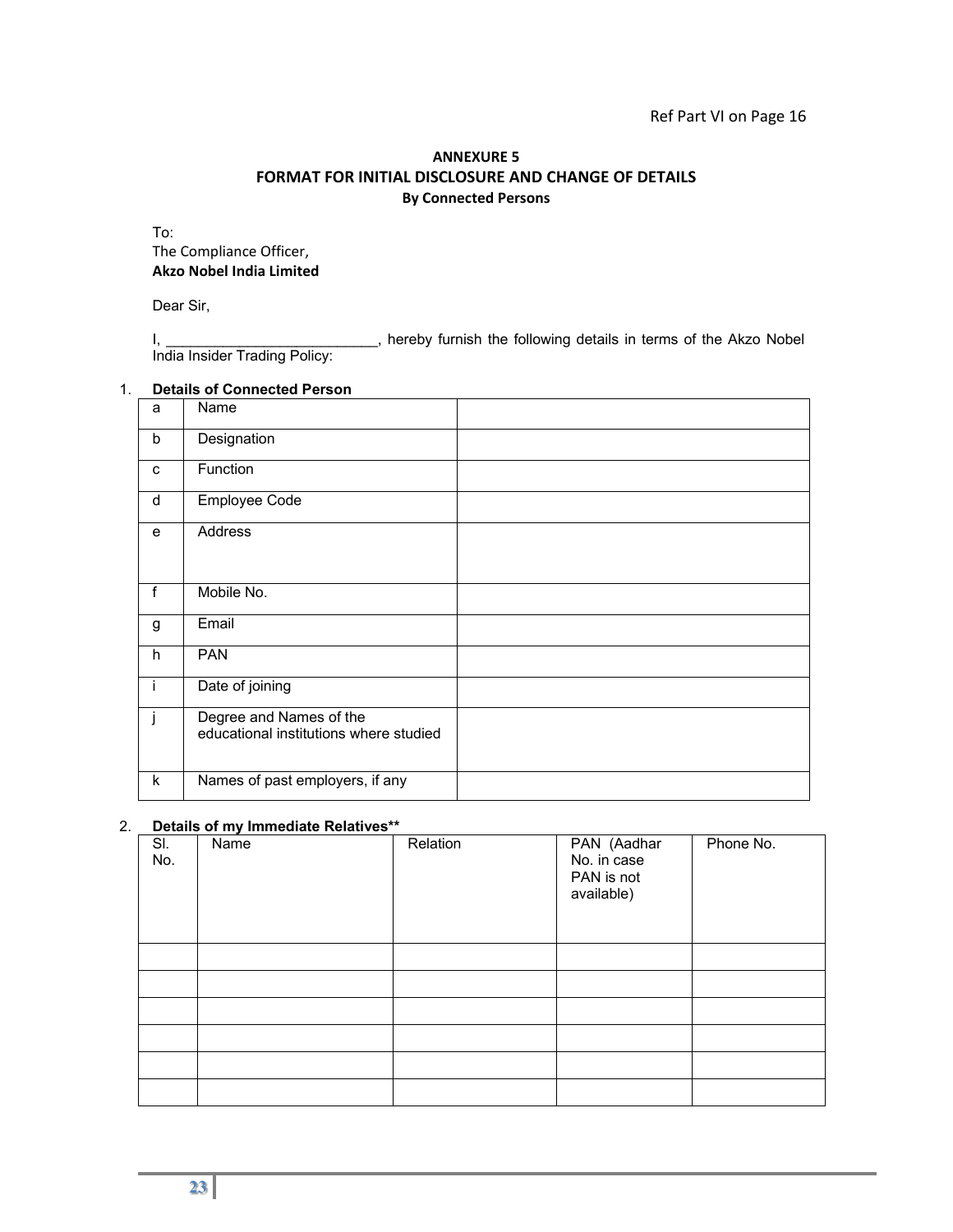| $\alpha$ . Details of persons with whom I have a material imancial relationship |      |                                                  |           |  |  |  |  |  |  |
|---------------------------------------------------------------------------------|------|--------------------------------------------------|-----------|--|--|--|--|--|--|
| SI.<br>No.                                                                      | Name | PAN (Aadhar No. in case<br>PAN is not available) | Phone No. |  |  |  |  |  |  |
|                                                                                 |      |                                                  |           |  |  |  |  |  |  |
|                                                                                 |      |                                                  |           |  |  |  |  |  |  |
|                                                                                 |      |                                                  |           |  |  |  |  |  |  |

#### 3. **Details of persons with whom I have a 'material financial relationship'\***

| Name: |  |  |  |
|-------|--|--|--|
|       |  |  |  |

Signature:

| Place: |  |  |  |  |  |
|--------|--|--|--|--|--|
|        |  |  |  |  |  |

Date:

\* "material financial relationship" shall mean a relationship in which one person is a recipient of any kind of payment such as by way of a loan or gift during the immediately preceding twelve months, equivalent to at least 25% of such payer's annual income but shall exclude relationships in which the payment is based on arm's length transactions

\*\* "immediate relative" means (i) a spouse of a person and (ii) child, parent and sibling of such person or of the spouse, any of whom is **either dependent financially** on such person, or **consult such person in taking decisions relating to trading in securities**. Spouse of a person will be considered immediate relative irrespective of whether he/she is financially dependent or consults such person in taking decisions relating to trading in securities.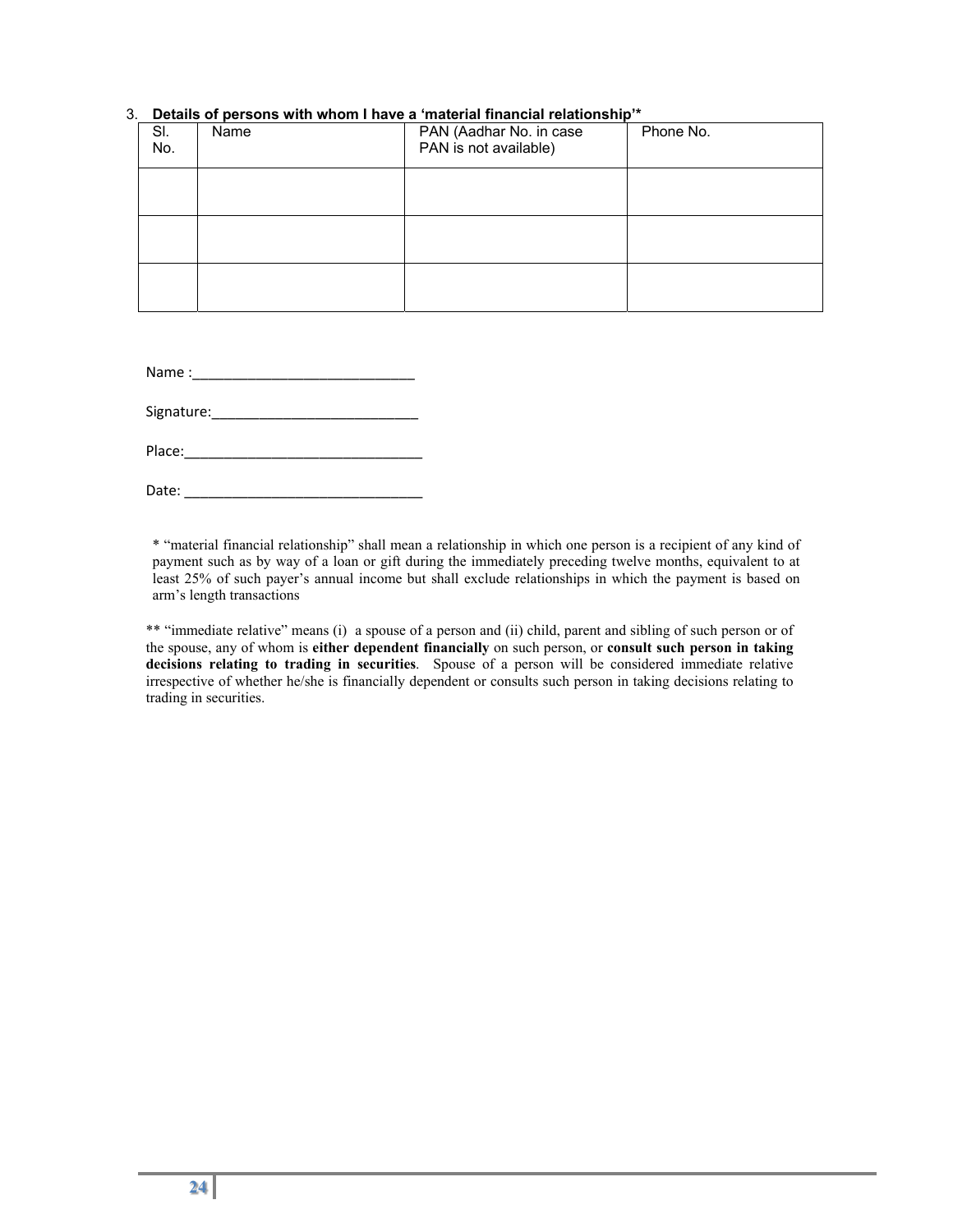#### **ANNEXURE 6 (FORM B) SEBI(PIT) Regulations, 2015 [Regulation 7(1)(b) read with Regulation 6(2)) DISCLOSURE OF SHAREHOLDING**

#### **Name of the Company :** Akzo Nobel India Limited **ISIN :** INE133A01011

Details of Securities held on appointment of KMP or Director or upon becoming a Promoter or member of the promoter group of a listed company and immediate relatives of such persons and by other such persons as mentioned in regulation 6(2).

| Name, PAN, CIN/DIN & Address<br>with Contact Number | Category of<br>person<br>(KMP/Dir. or  <br>Promoter or<br>member<br>of I<br>the | of<br>Date<br>appointment of<br>KMP/Dir or Date<br>of<br>becoming<br>Promoter/memb<br>of<br>the<br>er | Securities held at the time of<br>appointment of KMP/Dir or<br>upon becoming Promoter or<br>member of the promoter group   | of<br>%<br>shareho<br>Iding |
|-----------------------------------------------------|---------------------------------------------------------------------------------|-------------------------------------------------------------------------------------------------------|----------------------------------------------------------------------------------------------------------------------------|-----------------------------|
|                                                     | promoter<br>group/Imme<br>diate<br>relative<br>to/others,<br>etc)               | promoter group                                                                                        | Type of securities (For<br>No.<br>e.g.-Share, warrants,<br>Convertible<br>debentures,<br>Rights<br>entitlements, etc. etc. |                             |
| 1                                                   | $\overline{2}$                                                                  | 3                                                                                                     | 5<br>4                                                                                                                     | 6                           |
|                                                     |                                                                                 |                                                                                                       |                                                                                                                            |                             |

*Note: "Securities" shall have the meaning as defined under regulation 2(1) (i) of SEBI (Prohibition of Insider Trading) Regulations, 2015* 

| Name: |  |
|-------|--|
|       |  |

| Signature: |  |
|------------|--|
|------------|--|

Place:

| Date: |  |  |  |
|-------|--|--|--|
|       |  |  |  |

**Note:** For existing designated persons, this declaration to be given on an annual basis (as of 31 March) and for new designated persons within 30 days from becoming a Designated Person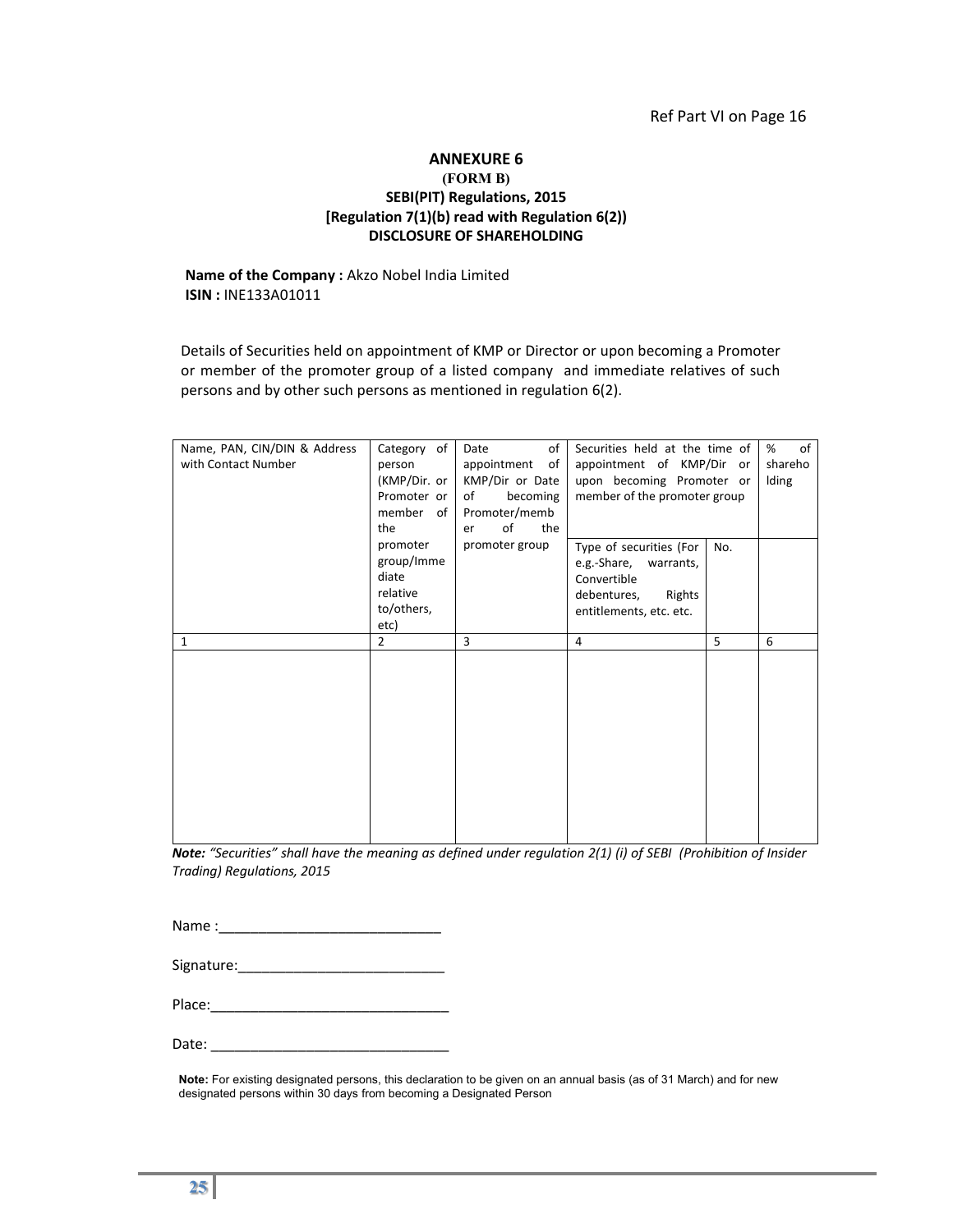#### Ref Part VI on Page 16

#### **ANNEXURE 7 (FORM C) SEBI(PIT) Regulations, 2015 [Regulation 7(2) read with Regulation 6(2)‐Continual Disclosure] DISCLOSURE OF CHANGE IN SHAREHOLDING**

#### Name of the Company : **Akzo Nobel India Limited** ISIN : **INE133A01011**

Details of change in holding of Securities of Promoter, Member of the of the Promoter Group, Designated Person or Director of a listed company and immediate relatives of such persons and by other such persons as mentioned in regulation 6(2).

| Name, PAN,   | Category of                                                     |                                                                                                                                                    | Securities held     | Securities Acquired/Disposal                                                                                                 |    |       |                                                                                                                  |
|--------------|-----------------------------------------------------------------|----------------------------------------------------------------------------------------------------------------------------------------------------|---------------------|------------------------------------------------------------------------------------------------------------------------------|----|-------|------------------------------------------------------------------------------------------------------------------|
| CIN/DIN &    | person                                                          | prior to                                                                                                                                           |                     |                                                                                                                              |    |       |                                                                                                                  |
| address with | (Promoter/Memb                                                  |                                                                                                                                                    | acquisition/disposa |                                                                                                                              |    |       |                                                                                                                  |
| contact nos. | er of the<br>promoter<br>group/designated<br>person/Directors/I |                                                                                                                                                    |                     |                                                                                                                              |    |       |                                                                                                                  |
|              | mmediate relative<br>to/others etc.)                            | Type of<br>securities sharehold<br>(For e.g.-<br>Share,<br>warrants,<br>Convertibl<br>è<br>debentur<br>es, Rights<br>entitleme<br>nts, etc.<br>etc | No & % of<br>ing    | Type of<br>securities (For<br>e.g.-Share,<br>warrants,<br>Convertible<br>debentures,<br>Rights<br>entitlements,<br>etc. etc. | No | Value | Transactio<br>n type<br>(Purchase/<br>Sale/pledg<br>e/revocati<br>on/Invocat<br>ion others-<br>please<br>specify |
|              | $\mathcal{D}$                                                   | R                                                                                                                                                  | 4                   | 5                                                                                                                            | 6  | 7     | 8                                                                                                                |
|              |                                                                 |                                                                                                                                                    |                     |                                                                                                                              |    |       |                                                                                                                  |

| Securities held post | Date of allotment  |            | Mode of acquisition/disposal(on   | Exchange  |
|----------------------|--------------------|------------|-----------------------------------|-----------|
| acquisition/disposal | advice/acquisition | Date of    | market/public/rights/preferential | on which  |
|                      | shares/disposal of | intimation | offer/off market/Inter-se         | the trade |
|                      | shares specify     |            | transfer, ESOPs, etc.)            | was       |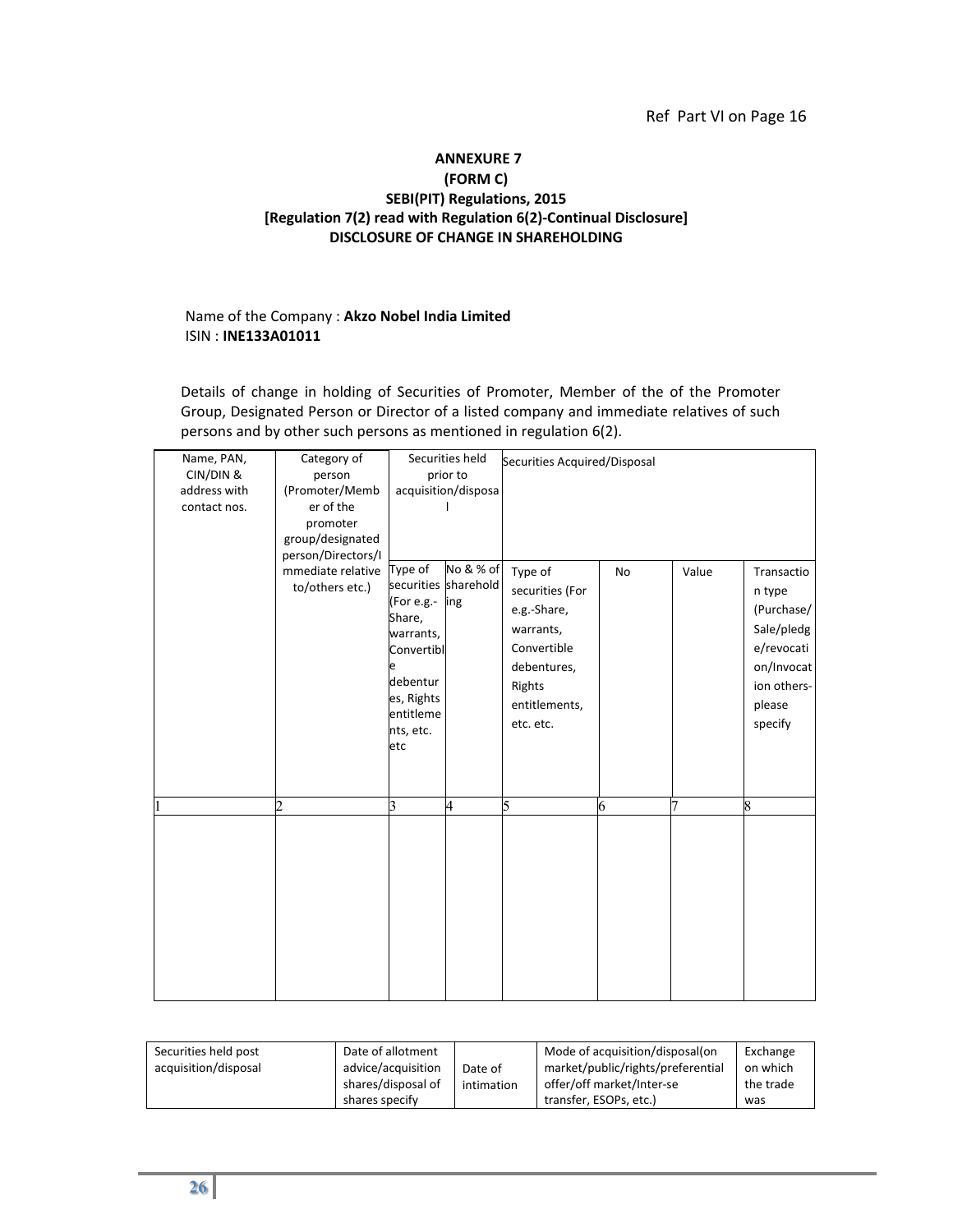| Type of<br>securities<br>(For e.g.-<br>Share,<br>warrants,<br>Convertible<br>debentures,<br>Rights<br>entitlements,<br>etc. etc | No $&\%$ of<br>shareholding | From | To | to<br>Company |    | executed |
|---------------------------------------------------------------------------------------------------------------------------------|-----------------------------|------|----|---------------|----|----------|
| 9                                                                                                                               | 10                          | 11   | 12 | 13            | 14 | 15       |
|                                                                                                                                 |                             |      |    |               |    |          |

*Note: "Securities" shall have the meaning as defined under regulation 2(1) (i) of SEBI (Prohibition of Insider Trading) Regulations, 2015* 

Name :\_\_\_\_\_\_\_\_\_\_\_\_\_\_\_\_\_\_\_\_\_\_\_\_\_\_\_\_

| Signature: |  |
|------------|--|
|------------|--|

| Place: |  |  |
|--------|--|--|
|        |  |  |
|        |  |  |
|        |  |  |

Date: \_\_\_\_\_\_\_\_\_\_\_\_\_\_\_\_\_\_\_\_\_\_\_\_\_\_\_\_\_\_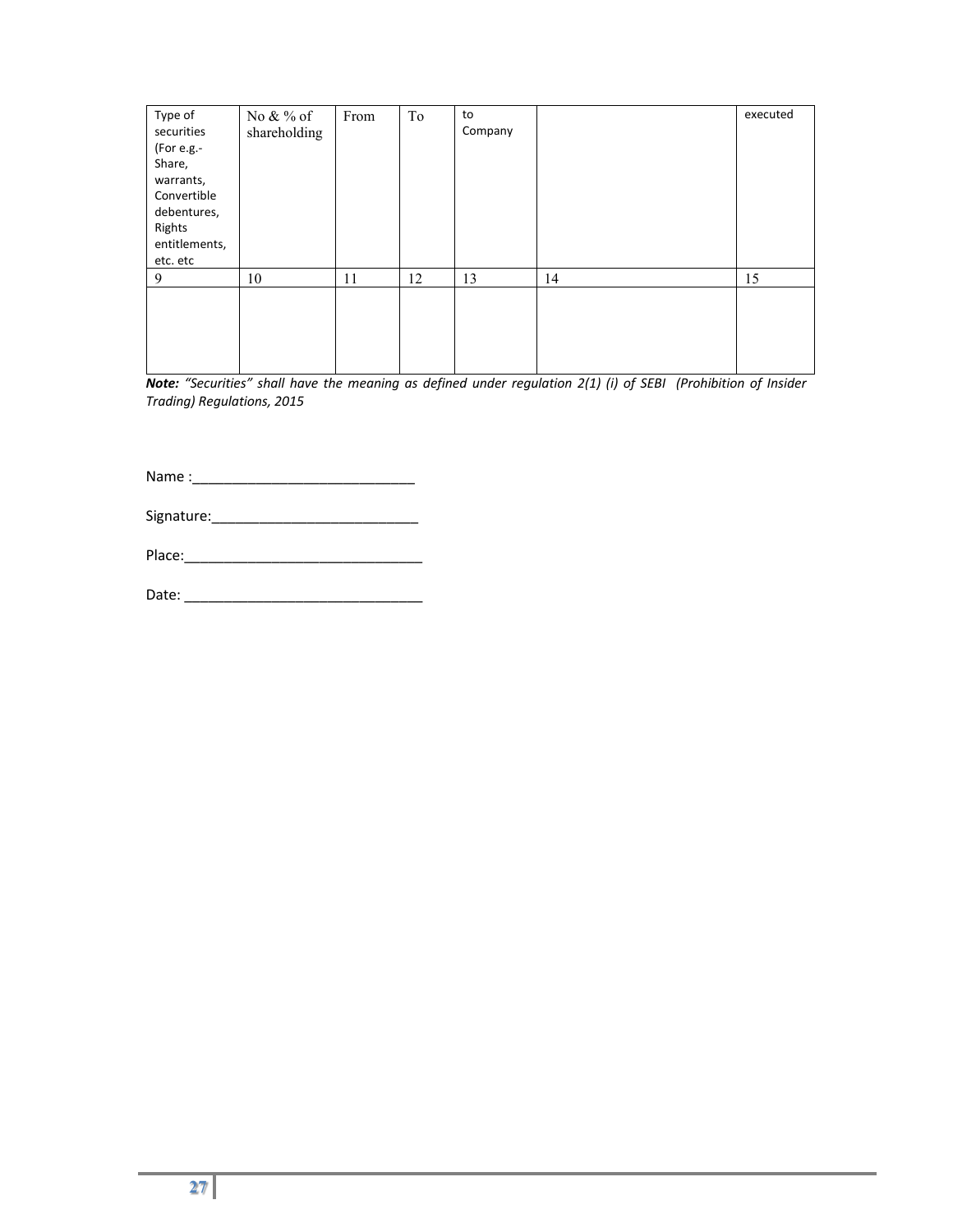### **ANNEXURE 8 (FORM D)**

#### **SEBI(PIT) Regulations, 2015 Regulation 7(3)‐Transaction by other connected persons as identified by the Company**

Details of trading in Securities by other connected persons as identified by the Company.

| Name, PAN<br>,CIN/DIN, &<br>address with<br>contact nos. of<br>other connected<br>persons as<br>identified by the<br>Company | Connecti<br>on with<br>the<br>Company | Securities held prior to<br>acquisition/disposal                                                                        |                                  | Securities Acquired/Disposal                                                                                                        |    |                |                                                                                                                     |
|------------------------------------------------------------------------------------------------------------------------------|---------------------------------------|-------------------------------------------------------------------------------------------------------------------------|----------------------------------|-------------------------------------------------------------------------------------------------------------------------------------|----|----------------|---------------------------------------------------------------------------------------------------------------------|
|                                                                                                                              |                                       | Type of<br>securities (For<br>e.g.-Share,<br>warrants,<br>Convertible<br>debentures,<br>Rights<br>entitlements,<br>etc. | No & %<br>of<br>sharehol<br>ding | Type of<br>securities (For<br>e.g.-Share,<br>warrants,<br>Convertible<br>debentures,<br><b>Rights</b><br>entitlements,<br>etc. etc. | No | Value          | Transactio<br>n type<br>(Purchase<br>/Sale/pled<br>ge/revocat<br>ion/Invoca<br>tion<br>others-<br>please<br>specify |
| 1                                                                                                                            | $\overline{2}$                        | 3                                                                                                                       | 4                                | 5                                                                                                                                   | 6  | $\overline{7}$ | 8                                                                                                                   |
|                                                                                                                              |                                       |                                                                                                                         |                                  |                                                                                                                                     |    |                |                                                                                                                     |